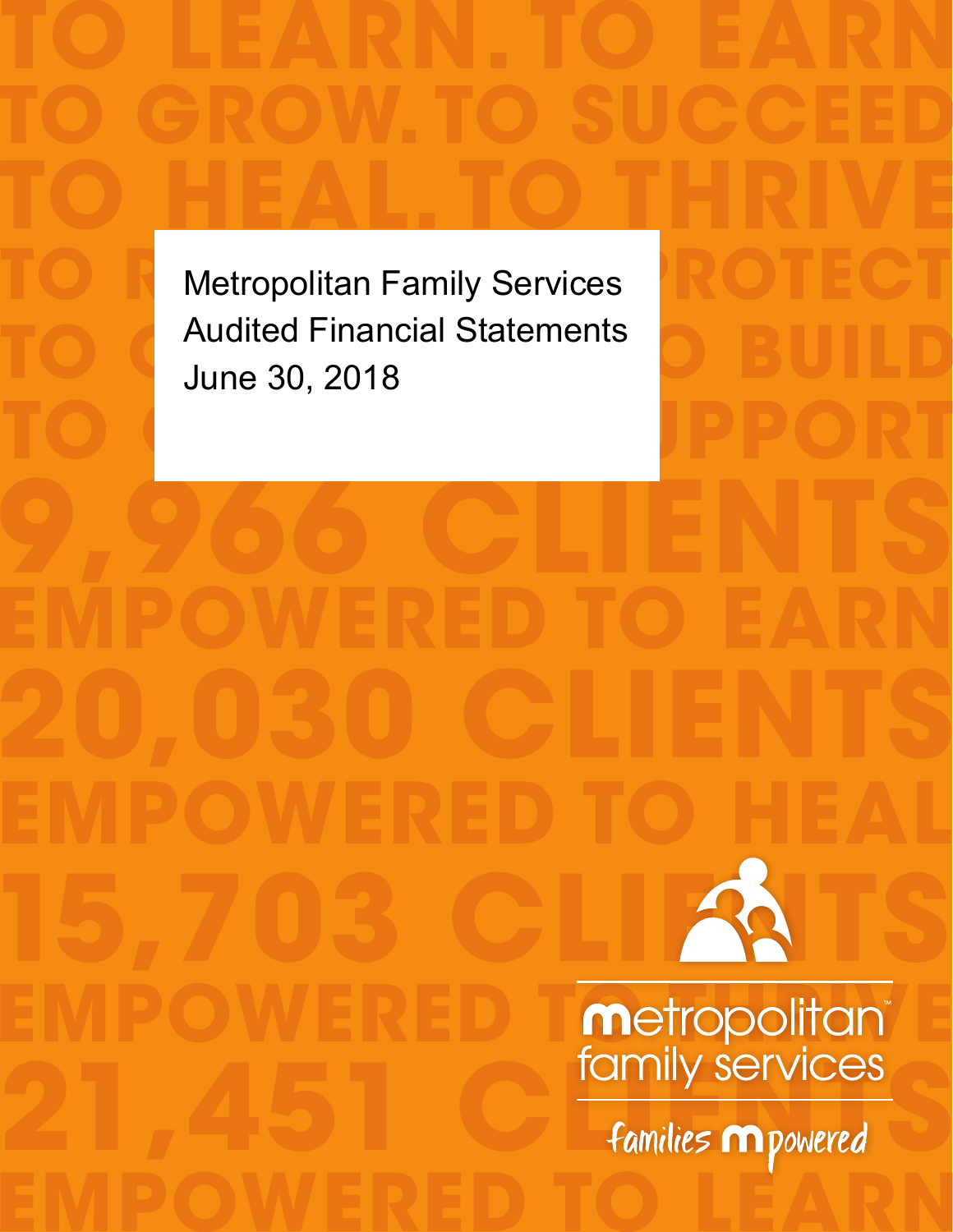# **Contents**

| Independent auditor's report      |           |
|-----------------------------------|-----------|
| Financial statements:             |           |
| Statements of financial position  | 2         |
| Statements of activities          | $3 - 4$   |
| Statements of functional expenses | $5 - 8$   |
| Statements of cash flows          | 9         |
| Notes to financial statements     | $10 - 30$ |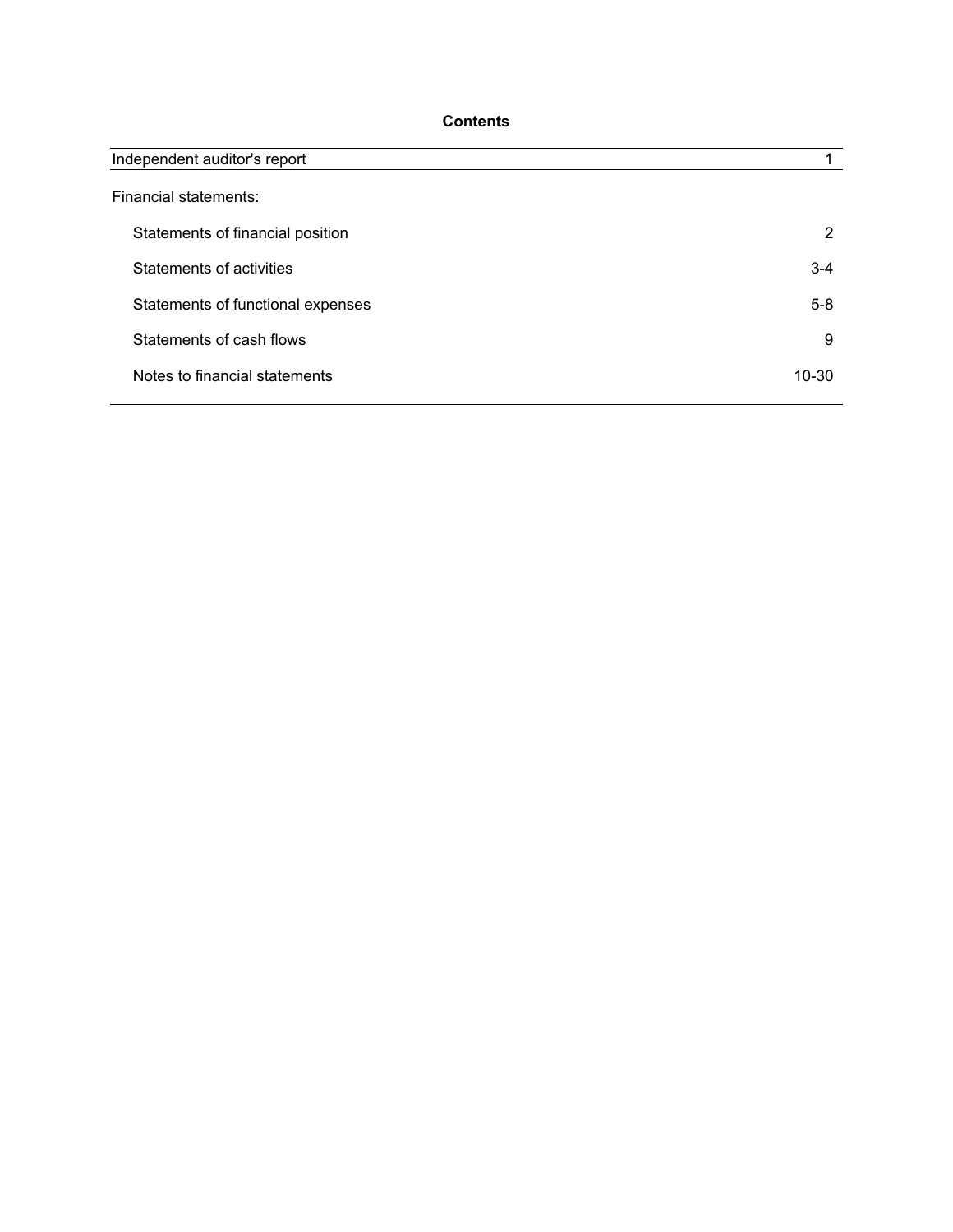

#### **Independent Auditor's Report**

**RSM US LLP** 

To the Board of Directors Metropolitan Family Services

#### **Report on the Financial Statements**

We have audited the accompanying financial statements of Metropolitan Family Services (the Agency), which comprise the statements of financial position as of June 30, 2018 and 2017, the related statements of activities, functional expenses and cash flows for the years then ended, and the related notes to the financial statements.

#### **Management's Responsibility for the Financial Statements**

Management is responsible for the preparation and fair presentation of these financial statements in accordance with accounting principles generally accepted in the United States of America; this includes the design, implementation, and maintenance of internal control relevant to the preparation and fair presentation of financial statements that are free from material misstatement, whether due to fraud or error.

#### **Auditor's Responsibility**

Our responsibility is to express an opinion on these financial statements based on our audits. We conducted our audits in accordance with auditing standards generally accepted in the United States of America. Those standards require that we plan and perform the audits to obtain reasonable assurance about whether the financial statements are free from material misstatement.

An audit involves performing procedures to obtain audit evidence about the amounts and disclosures in the financial statements. The procedures selected depend on the auditor's judgment, including the assessment of the risks of material misstatement of the financial statements, whether due to fraud or error. In making those risk assessments, the auditor considers internal control relevant to the entity's preparation and fair presentation of the financial statements in order to design audit procedures that are appropriate in the circumstances, but not for the purpose of expressing an opinion on the effectiveness of the entity's internal control. Accordingly, we express no such opinion. An audit also includes evaluating the appropriateness of accounting policies used and the reasonableness of significant accounting estimates made by management, as well as evaluating the overall presentation of the financial statements.

We believe that the audit evidence we have obtained is sufficient and appropriate to provide a basis for our audit opinion.

#### **Opinion**

In our opinion, the financial statements referred to above present fairly, in all material respects, the financial position of Metropolitan Family Services as of June 30, 2018 and 2017, and the changes in its net assets and its cash flows for the years then ended in accordance with accounting principles generally accepted in the United States of America.

RSM US LLP

Chicago, Illinois October 18, 2018

THE POWER OF BEING UNDERSTOOD AUDIT | TAX | CONSULTING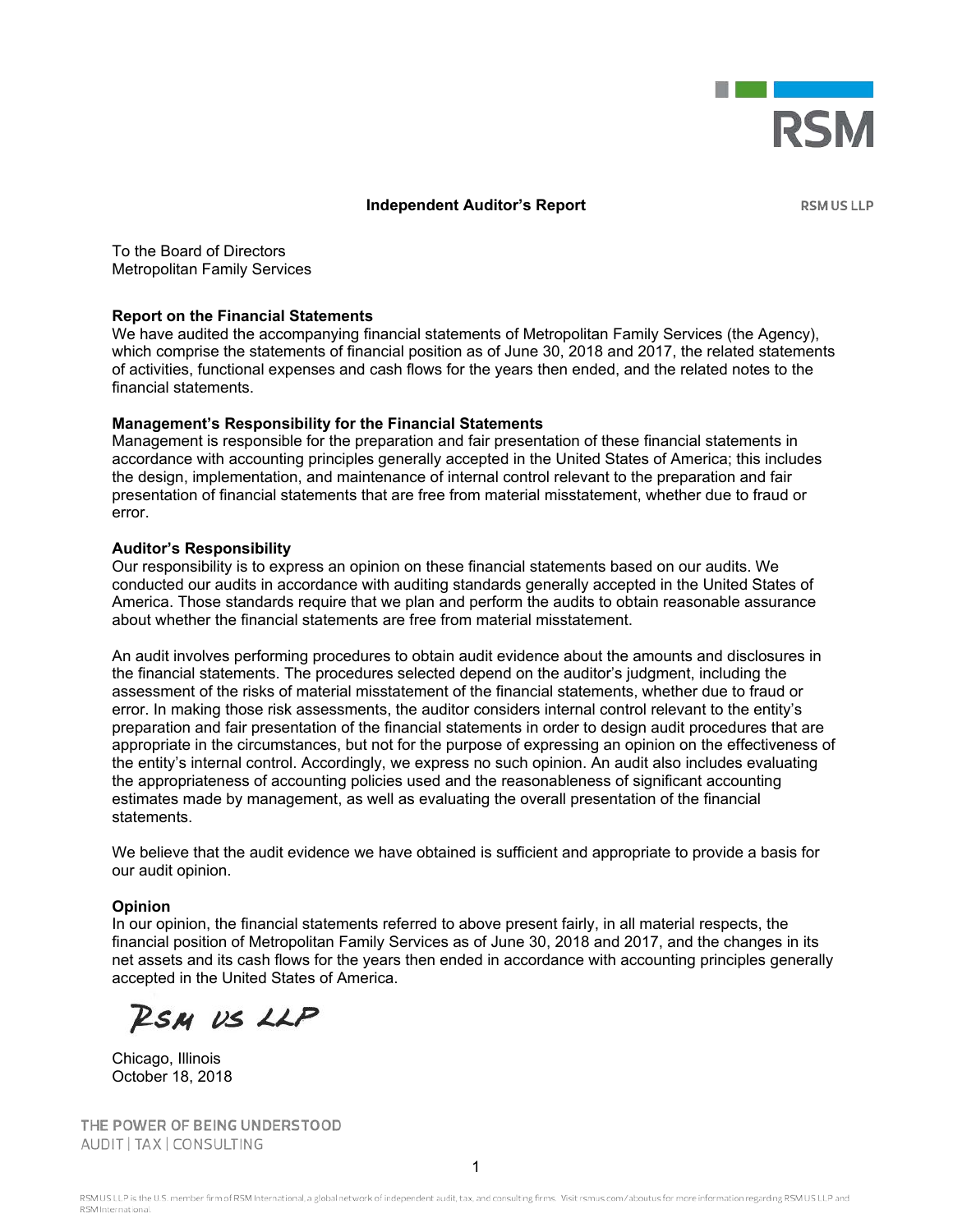# **Statements of Financial Position June 30, 2018 and 2017**

|                                                     |     | 2018       | 2017             |
|-----------------------------------------------------|-----|------------|------------------|
| <b>Assets</b>                                       |     |            |                  |
| Cash                                                | \$  | 153,574    | \$<br>2,856,056  |
| Receivables (net of allowance):                     |     |            |                  |
| Government grants                                   |     | 10,568,568 | 7,426,828        |
| Fund raising pledges                                |     | 3,436,997  | 4,169,280        |
| Other                                               |     | 120,400    | 138,002          |
| Prepaid expenses                                    |     | 1,516,035  | 1,029,487        |
| Investments                                         |     | 42,679,474 | 41,546,600       |
| Property and equipment, net                         |     | 16,541,762 | 17,037,541       |
| Beneficial interest in irrevocable perpetual trusts |     | 16,914,707 | 16,564,087       |
| <b>Total assets</b>                                 | -SS | 91,931,517 | \$<br>90,767,881 |
| <b>Liabilities</b>                                  |     |            |                  |
| Accounts payable and accrued expenses               | \$  | 5,837,760  | \$<br>2,981,416  |
| Deferred revenue                                    |     | 764,157    | 1,161,465        |
| Line of credit                                      |     | 3,645,728  | 4,675,000        |
| Funds held in custody for others                    |     | 19,670     | 20,049           |
| Notes payable                                       |     | 872,577    | 930,618          |
| Interest rate swap                                  |     | 2,698,404  | 3,566,428        |
| Bonds payable                                       |     | 12,700,000 | 12,700,000       |
| Accrued pension expense                             |     | 5,741,135  | 7,103,887        |
| <b>Total liabilities</b>                            |     | 32,279,431 | 33,138,863       |
| Net assets (deficit):                               |     |            |                  |
| Unrestricted                                        |     | 11,871,052 | (9,021,575)      |
| Temporarily restricted                              |     | 25,299,836 | 44,520,015       |
| Permanently restricted                              |     | 22,481,198 | 22,130,578       |
| <b>Total net assets</b>                             |     | 59,652,086 | 57,629,018       |
| <b>Total liabilities and net assets</b>             |     | 91,931,517 | \$<br>90,767,881 |
|                                                     |     |            |                  |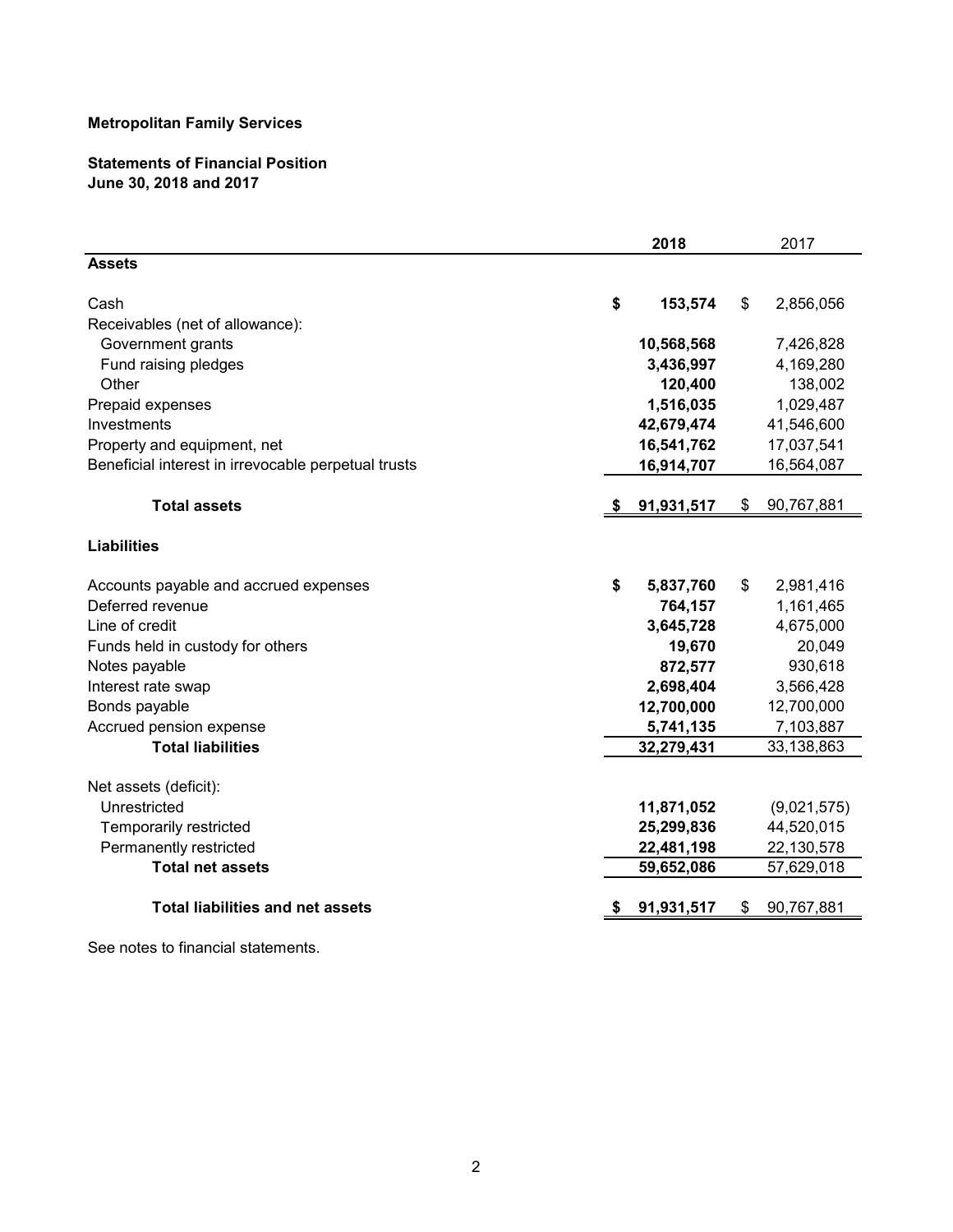# **Statement of Activities Years Ended June 30, 2018 and 2017**

|                                                 |                     |                          | 2018                         |                  |
|-------------------------------------------------|---------------------|--------------------------|------------------------------|------------------|
|                                                 |                     | <b>Temporarily</b>       | Permanently                  | <b>Total</b>     |
|                                                 | <b>Unrestricted</b> | <b>Restricted</b>        | <b>Restricted</b>            | <b>Agency</b>    |
| Operating:                                      |                     |                          |                              |                  |
| Public support:                                 |                     |                          |                              |                  |
| MFS Annual Campaign and the Campaign to         |                     |                          |                              |                  |
| <b>M-Power Families</b>                         | 10,054,535<br>\$    | 4,138,568<br>\$          | \$                           | 14,193,103<br>\$ |
| United Way of Metropolitan Chicago              | 1,795,220           | 221,062                  |                              | 2,016,282        |
| Government grants                               | 35,046,246          |                          |                              | 35,046,246       |
| In-kind contributions                           | 1,862,535           |                          |                              | 1,862,535        |
| Total public support                            | 48,758,536          | 4,359,630                |                              | 53,118,166       |
| Revenue:                                        |                     |                          |                              |                  |
| Program service fees                            | 9,053,781           |                          |                              | 9,053,781        |
| Payout for operations                           | 679,990             | 653,324                  |                              | 1,333,314        |
| Income allocations from trusts                  | 812,550             |                          |                              | 812,550          |
| Rent and other income                           | 343,964             |                          |                              | 343,964          |
| Net assets released from restrictions           | 5,981,440           | (5,981,440)              |                              |                  |
| Total revenue                                   | 16,871,725          | (5,328,116)              | $\overline{a}$               | 11,543,609       |
|                                                 |                     |                          |                              |                  |
| Total public support and revenue                | 65,630,261          | (968, 486)               | $\qquad \qquad \blacksquare$ | 64,661,775       |
| Expenses:                                       |                     |                          |                              |                  |
| Program                                         | 54,951,540          |                          |                              | 54,951,540       |
| Management and general                          | 6,958,354           |                          |                              | 6,958,354        |
| Fund raising                                    | 2,171,401           |                          |                              | 2,171,401        |
| In-kind contributions                           | 1,862,535           |                          |                              | 1,862,535        |
| Total expenses before depreciation and          |                     |                          |                              |                  |
| amortization and net periodic benefit income    | 65,943,830          |                          | ٠                            | 65,943,830       |
| <b>Operating surplus (deficit)</b>              | (313, 569)          | (968, 486)               |                              | (1,282,055)      |
| Other changes from operating activities:        |                     |                          |                              |                  |
| Depreciation and amortization                   | (561, 380)          |                          |                              | (561, 380)       |
| Net periodic benefit income not included        |                     |                          |                              |                  |
| in operating expenses                           | 382,577             |                          | -                            | 382,577          |
| Change in net assets from operating             |                     |                          |                              |                  |
| activities                                      | (492, 372)          | (968, 486)               |                              | (1,460,858)      |
|                                                 |                     |                          |                              |                  |
| Nonoperating revenue:                           |                     |                          |                              |                  |
| Public support and revenue:                     |                     |                          |                              |                  |
| <b>Bequests</b>                                 | 153,488             | $\overline{\phantom{a}}$ |                              | 153,488          |
| Net assets released from restrictions           | 18,806,187          | (18,806,187)             |                              |                  |
| Net investment gains                            | 577,127             | 554,494                  | 350,620                      | 1,482,241        |
| Pension related changes other than net periodic |                     |                          |                              |                  |
| pension cost                                    | 980,173             |                          |                              | 980,173          |
| Change in market value of interest rate swap    | 868,024             |                          |                              | 868,024          |
| Change in net assets from                       |                     |                          |                              |                  |
| nonoperating activities                         | 21,384,999          | (18, 251, 693)           | 350,620                      | 3,483,926        |
| Increase (decrease) in net assets               | 20,892,627          | (19, 220, 179)           | 350,620                      | 2,023,068        |
| Net assets (deficit):                           |                     |                          |                              |                  |
| Beginning of year                               | (9,021,575)         | 44,520,015               | 22,130,578                   | 57,629,018       |
| End of year                                     | 11,871,052          | \$25,299,836             | \$22,481,198                 | 59,652,086<br>\$ |
|                                                 |                     |                          |                              |                  |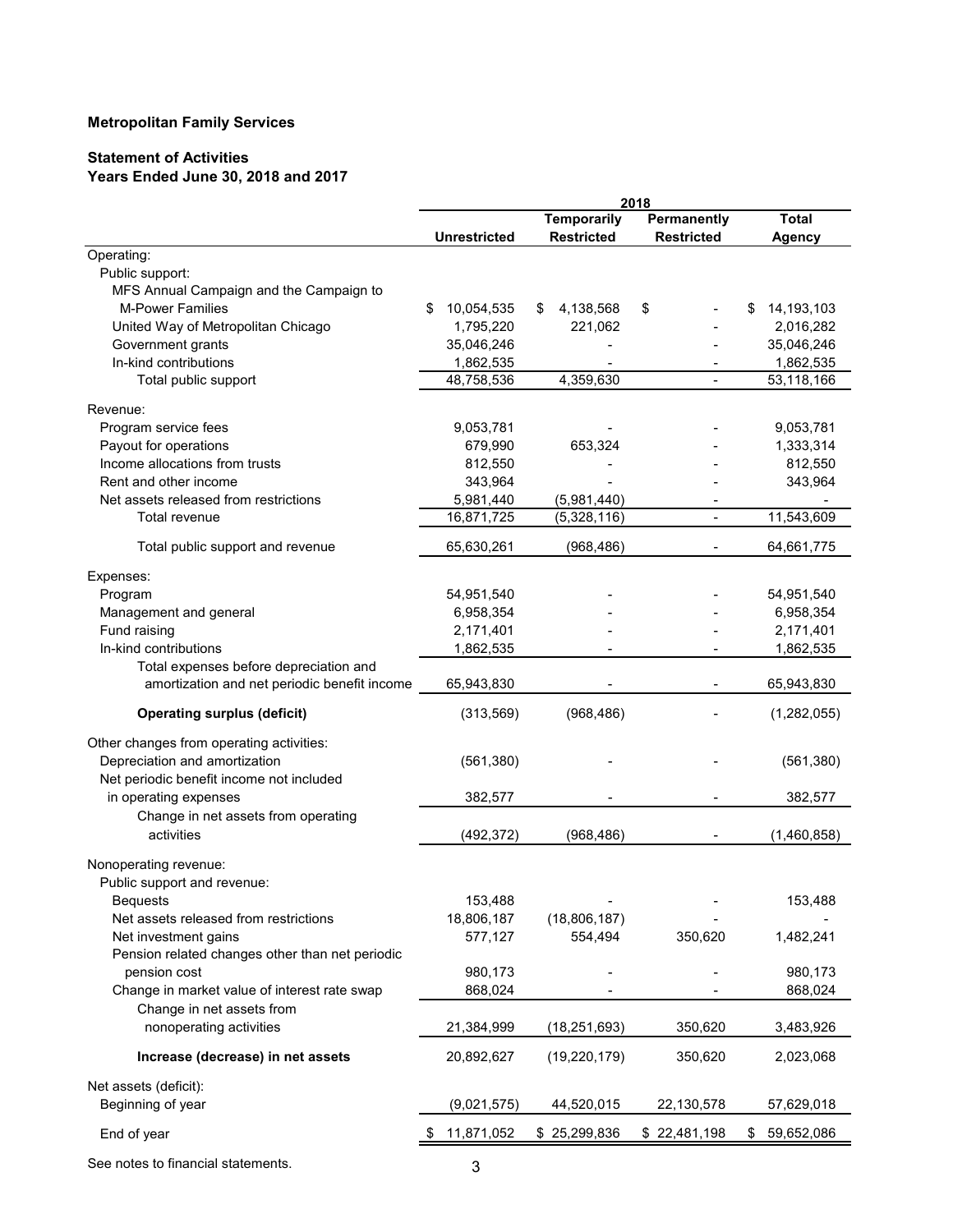|                   |                  | 2017 |             |                  |
|-------------------|------------------|------|-------------|------------------|
|                   | Temporarily      |      | Permanently | Total            |
| Unrestricted      | Restricted       |      | Restricted  | Agency           |
|                   |                  |      |             |                  |
|                   |                  |      |             |                  |
|                   |                  |      |             |                  |
| \$<br>7,003,331   | \$<br>4,906,235  | \$   |             | \$<br>11,909,566 |
| 1,825,129         | 80,310           |      |             | 1,905,439        |
| 29,500,371        |                  |      |             | 29,500,371       |
| 2,536,912         |                  |      |             | 2,536,912        |
| 40,865,743        | 4,986,545        |      |             | 45,852,288       |
|                   |                  |      |             |                  |
|                   |                  |      |             |                  |
| 8,316,296         |                  |      |             | 8,316,296        |
| 1,317,506         |                  |      |             | 1,317,506        |
| 772,953           |                  |      |             | 772,953          |
| 381,912           |                  |      |             | 381,912          |
| 2,435,588         | (2,435,588)      |      |             |                  |
| 13,224,255        | (2, 435, 588)    |      | -           | 10,788,667       |
|                   |                  |      |             |                  |
| 54,089,998        | 2,550,957        |      |             | 56,640,955       |
|                   |                  |      |             |                  |
| 44, 143, 743      |                  |      |             | 44, 143, 743     |
| 5,534,633         |                  |      |             | 5,534,633        |
| 1,663,991         |                  |      |             | 1,663,991        |
| 2,536,912         |                  |      |             | 2,536,912        |
|                   |                  |      |             |                  |
| 53,879,279        |                  |      |             | 53,879,279       |
|                   |                  |      |             |                  |
| 210,719           | 2,550,957        |      |             | 2,761,676        |
|                   |                  |      |             |                  |
| (600, 325)        |                  |      |             | (600, 325)       |
|                   |                  |      |             |                  |
| 94,371            |                  |      |             | 94,371           |
|                   |                  |      |             |                  |
| (295, 235)        | 2,550,957        |      |             | 2,255,722        |
|                   |                  |      |             |                  |
|                   |                  |      |             |                  |
|                   |                  |      |             |                  |
|                   |                  |      |             |                  |
|                   |                  |      |             |                  |
|                   | 3,571,533        |      | 1,137,032   | 4,708,565        |
|                   |                  |      |             |                  |
| 1,934,266         |                  |      |             | 1,934,266        |
| 1,282,335         |                  |      |             | 1,282,335        |
|                   |                  |      |             |                  |
| 3,216,601         | 3,571,533        |      | 1,137,032   | 7,925,166        |
|                   |                  |      |             |                  |
| 2,921,366         | 6,122,490        |      | 1,137,032   | 10,180,888       |
|                   |                  |      |             |                  |
| (11, 942, 941)    | 38,397,525       |      | 20,993,546  | 47,448,130       |
|                   |                  |      |             |                  |
| \$<br>(9,021,575) | \$<br>44,520,015 | \$   | 22,130,578  | \$<br>57,629,018 |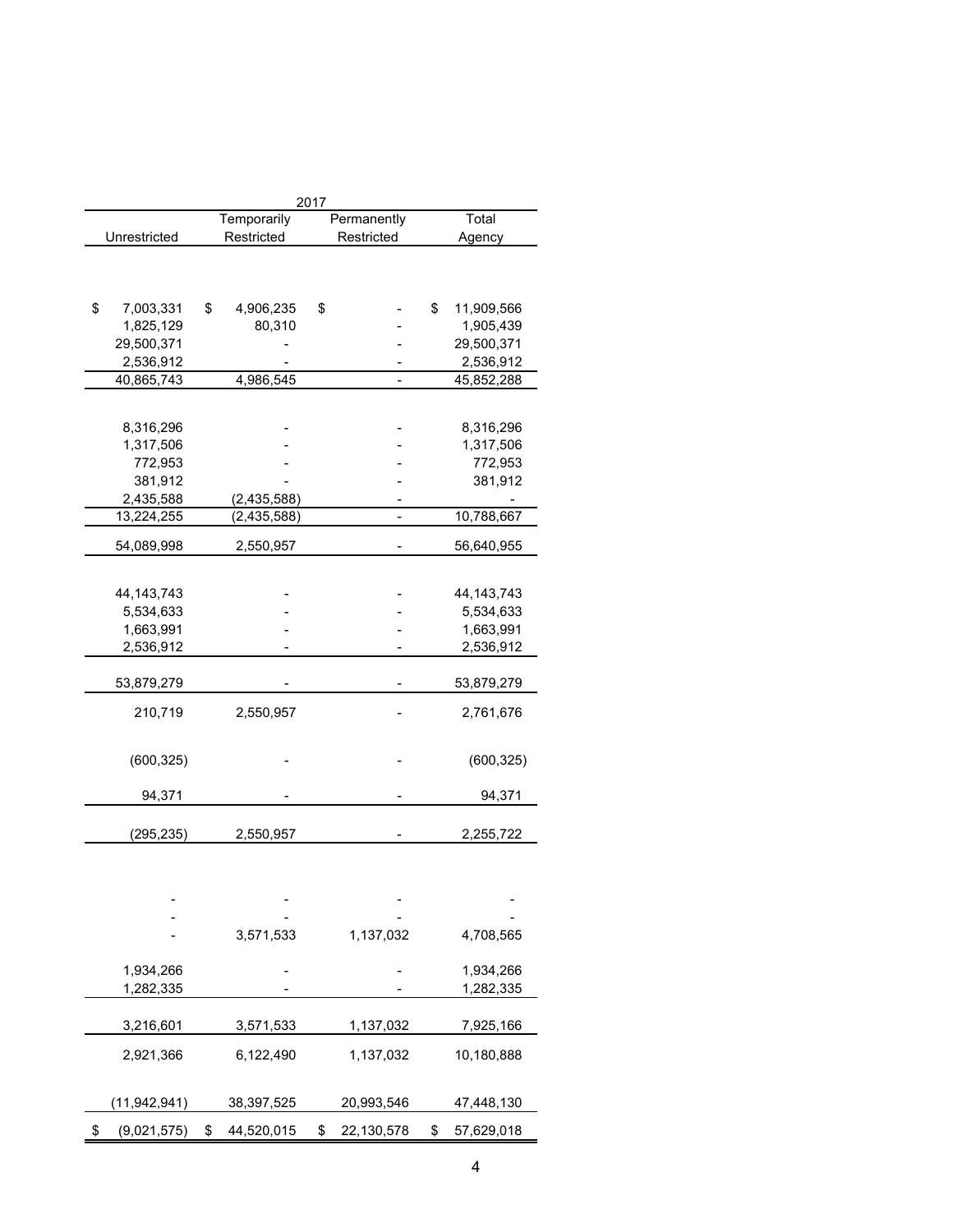#### **Statement of Functional Expenses Year Ended June 30, 2018**

|                                                                   |                  |                              | <b>Programs</b>                     |    |                    |                  |
|-------------------------------------------------------------------|------------------|------------------------------|-------------------------------------|----|--------------------|------------------|
|                                                                   | <b>Education</b> | <b>Emotional</b><br>Wellness | <b>Economic</b><br><b>Stability</b> |    | <b>Empowerment</b> | Total<br>Program |
| Salaries                                                          | \$<br>10,965,750 | \$<br>12,034,585             | \$<br>4,796,036                     | \$ | 1,551,422          | \$<br>29,347,793 |
| Payroll taxes and benefits                                        | 2,301,738        | 2,568,946                    | 1,037,981                           |    | 328,373            | 6,237,038        |
| Professional fees                                                 | 1,637,188        | 1,599,297                    | 609,640                             |    | 6,117,830          | 9,963,955        |
| Financial assistance                                              | 55,310           | 258,364                      | 93,065                              |    | 142,683            | 549,422          |
| Occupancy                                                         | 1,288,560        | 1,398,182                    | 501,688                             |    | 271,738            | 3,460,168        |
| Equipment rental and maintenance                                  | 170,729          | 259,189                      | 32,088                              |    | 21,553             | 483,559          |
| Other program expenses                                            | 2,256,033        | 844,050                      | 713,773                             |    | 122,736            | 3,936,592        |
| Telephone                                                         | 290,704          | 428,286                      | 189,956                             |    | 64,067             | 973,013          |
|                                                                   | 18,966,012       | 19,390,899                   | 7,974,227                           |    | 8,620,402          | 54,951,540       |
| Depreciation and amortization<br>allocation                       | 186,953          | 150,561                      | 78,831                              |    | 75,416             | 491,761          |
| Net periodic benefit income not<br>included in operating expenses | (149,205)        | (110,947)                    | (49, 735)                           |    | (15, 303)          | (325, 190)       |
|                                                                   | 19,003,760       | \$<br>19,430,513             | 8,003,323                           | S  | 8,680,515          | \$<br>55,118,111 |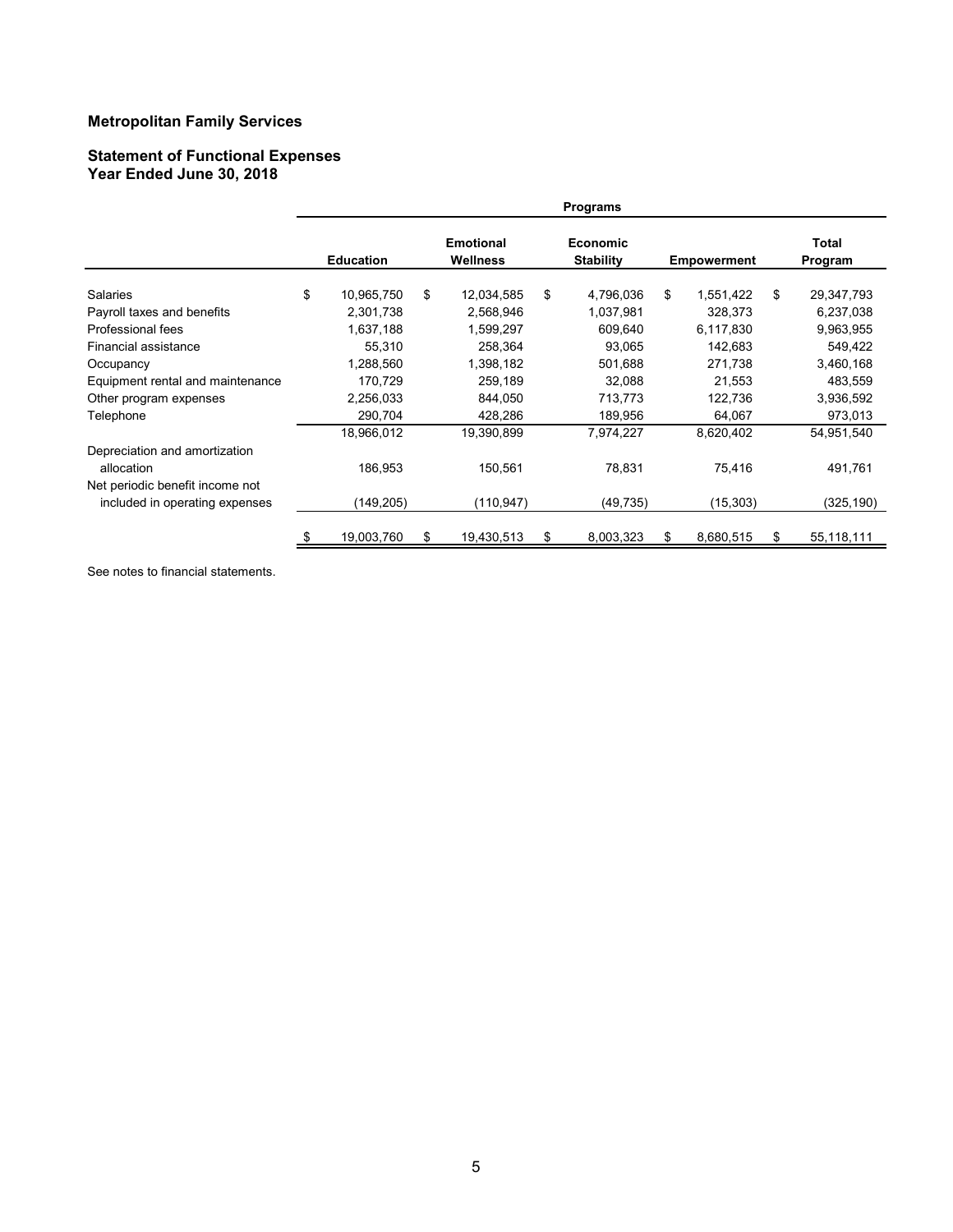|                   | <b>Support Services</b> |                 |    |                      |                  |
|-------------------|-------------------------|-----------------|----|----------------------|------------------|
| <b>Management</b> |                         | Total           |    |                      | 2018             |
| and               | <b>Fund</b>             | <b>Support</b>  |    | In-Kind              | <b>Total</b>     |
| General           | Raising                 | <b>Services</b> |    | <b>Contributions</b> | <b>Agency</b>    |
|                   |                         |                 |    |                      |                  |
| \$<br>3,750,835   | \$<br>1,092,239         | \$<br>4,843,074 | \$ |                      | \$<br>34,190,867 |
| 810,968           | 237,055                 | 1,048,023       |    |                      | 7,285,061        |
| 999,946           | 81,925                  | 1,081,871       |    | 1,836,760            | 12,882,586       |
| 600               | 20,600                  | 21,200          |    | 10,455               | 581,077          |
| 365,420           | 624,131                 | 989,551         |    |                      | 4,449,719        |
| 489,420           | 9,882                   | 499,302         |    |                      | 982,861          |
| 413,467           | 68,819                  | 482,286         |    | 15,320               | 4,434,198        |
| 127,698           | 36,750                  | 164,448         |    |                      | 1,137,461        |
| 6,958,354         | 2,171,401               | 9,129,755       |    | 1,862,535            | 65,943,830       |
| 55,810            | 13,809                  | 69,619          |    |                      | 561,380          |
| (42,084)          | (15, 303)               | (57,387)        |    |                      | (382,577)        |
| \$<br>6,972,080   | \$<br>2,169,907         | \$<br>9,141,987 | \$ | 1,862,535            | \$<br>66,122,633 |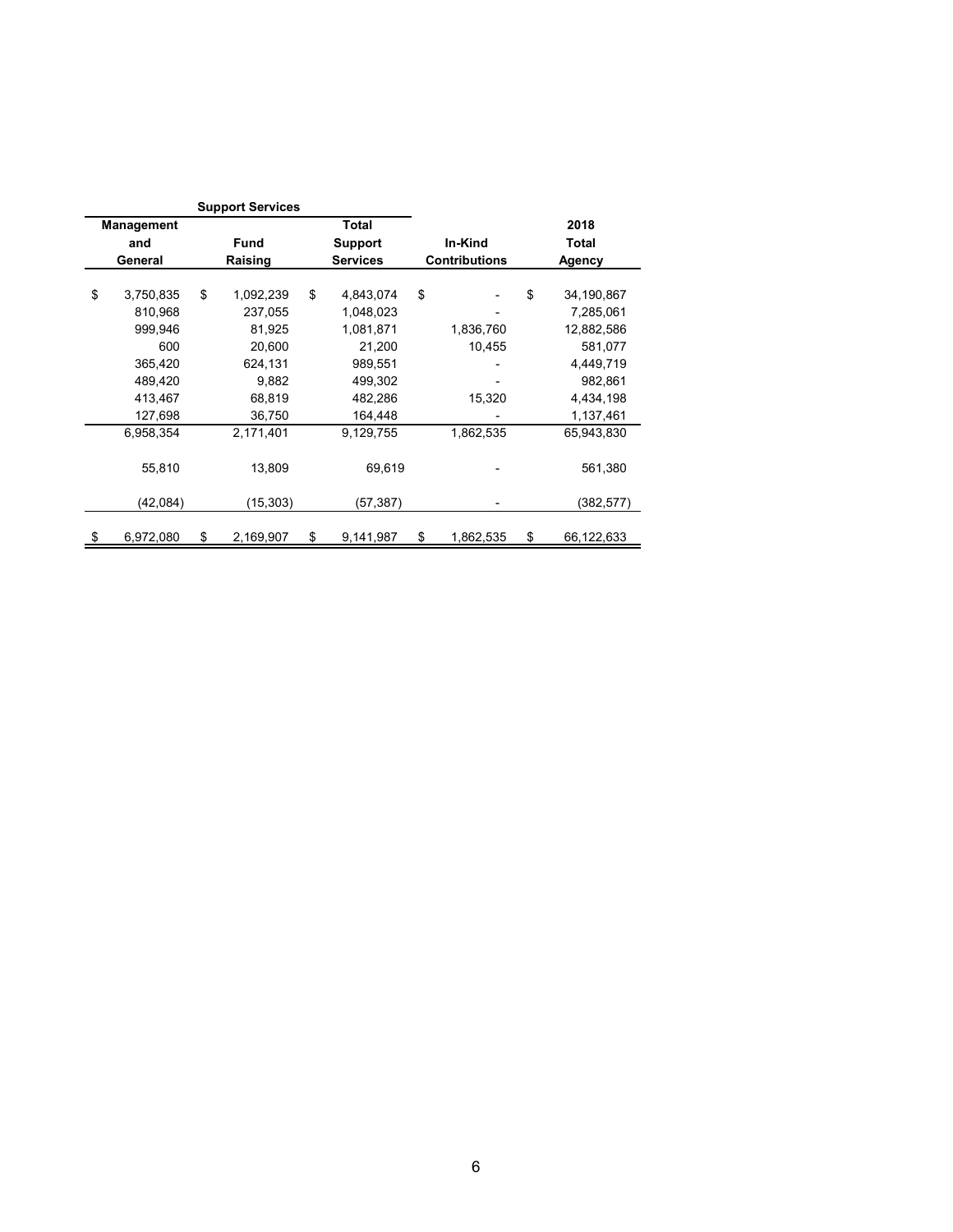#### **Statement of Functional Expenses Year Ended June 30, 2017**

|                                                                   |                  |                              | <b>Programs</b>                     |    |                    |                  |
|-------------------------------------------------------------------|------------------|------------------------------|-------------------------------------|----|--------------------|------------------|
|                                                                   | <b>Education</b> | <b>Emotional</b><br>Wellness | <b>Economic</b><br><b>Stability</b> |    | <b>Empowerment</b> | Total<br>Program |
| Salaries                                                          | \$<br>10,387,406 | \$<br>10,128,005             | \$<br>4,239,088                     | \$ | 1,043,610          | \$<br>25,798,109 |
| Payroll taxes and benefits                                        | 2,412,169        | 2,409,006                    | 990,149                             |    | 245,904            | 6,057,228        |
| Professional fees                                                 | 2,370,585        | 709,217                      | 545,309                             |    | 142,069            | 3,767,180        |
| Financial assistance                                              | 56,776           | 148,702                      | 88,350                              |    | 25,690             | 319,518          |
| Occupancy                                                         | 1,324,483        | 1,359,509                    | 454,508                             |    | 177,481            | 3,315,981        |
| Equipment rental and maintenance                                  | 78,613           | 431,476                      | 48,362                              |    | 25,221             | 583,672          |
| Other program expenses                                            | 2,026,105        | 654,409                      | 526,899                             |    | 41,901             | 3,249,314        |
| Telephone                                                         | 351,628          | 454,223                      | 188,581                             |    | 58,309             | 1,052,741        |
|                                                                   | 19,007,765       | 16,294,547                   | 7,081,246                           |    | 1,760,185          | 44, 143, 743     |
| Depreciation and amortization<br>allocation                       | 238,878          | 172,518                      | 90,886                              |    | 21,776             | 524,058          |
| Net periodic benefit income not<br>included in operating expenses | (36, 805)        | (27, 368)                    | (12, 268)                           |    | (3, 775)           | (80, 216)        |
|                                                                   | 19,209,838       | \$<br>16,439,697             | 7,159,864                           | S  | 1,778,186          | \$<br>44,587,585 |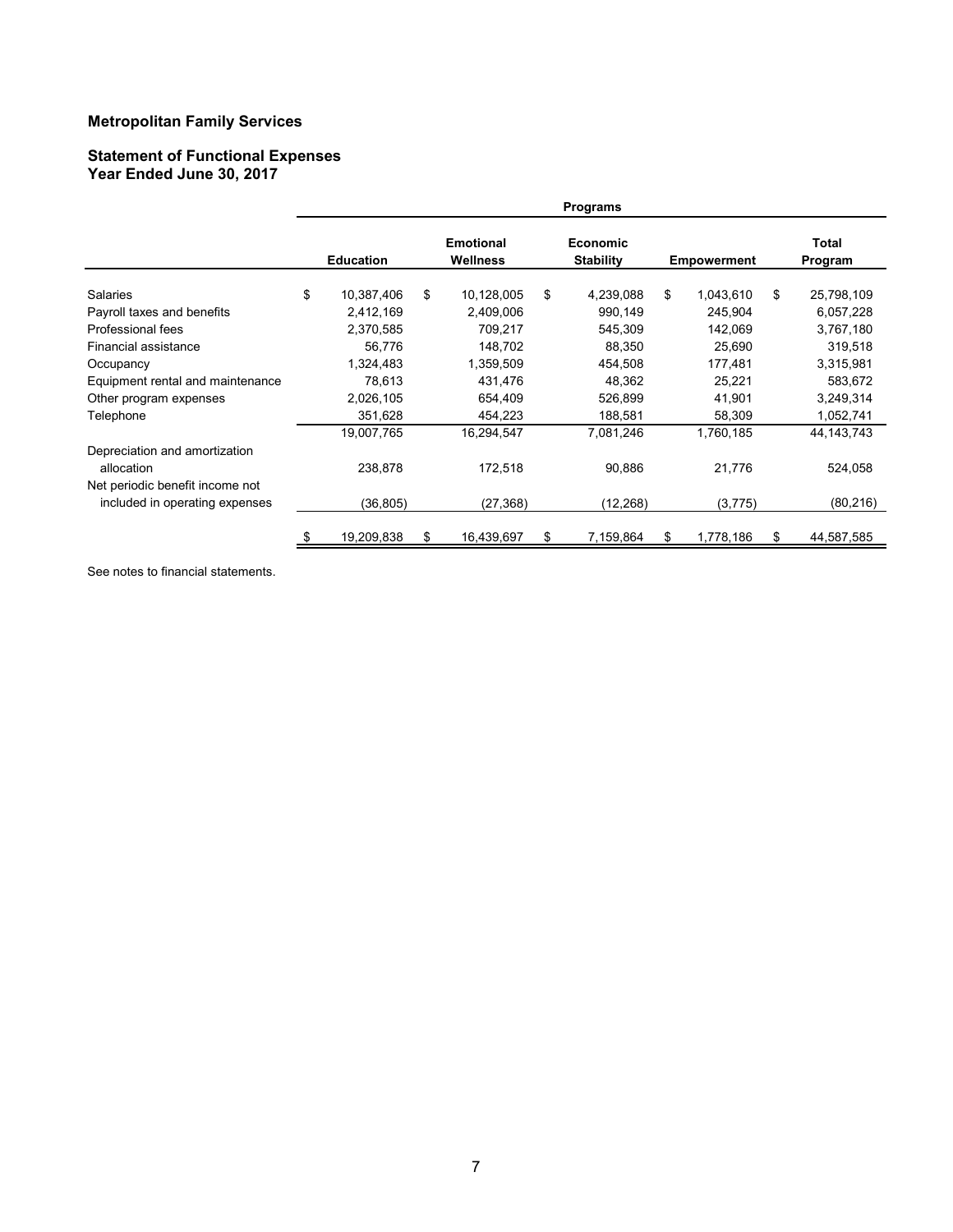|                   | <b>Support Services</b> |                 |                      |                  |
|-------------------|-------------------------|-----------------|----------------------|------------------|
| <b>Management</b> |                         | Total           |                      | 2017             |
| and               | <b>Fund</b>             | <b>Support</b>  | In-Kind              | <b>Total</b>     |
| General           | Raising                 | <b>Services</b> | <b>Contributions</b> | <b>Agency</b>    |
|                   |                         |                 |                      |                  |
| \$<br>3,053,219   | \$<br>968,622           | \$<br>4,021,841 | \$                   | \$<br>29,819,950 |
| 636,235           | 232,747                 | 868,982         |                      | 6,926,210        |
| 1,128,263         | 77,656                  | 1,205,919       | 2,535,422            | 7,508,521        |
| 1,020             | 20,566                  | 21,586          |                      | 341,104          |
| 293,060           | 225,006                 | 518,066         |                      | 3,834,047        |
| 8,077             | 3,909                   | 11,986          |                      | 595,658          |
| 296,333           | 94,349                  | 390,682         | 1,490                | 3,641,486        |
| 118,426           | 41,136                  | 159,562         |                      | 1,212,303        |
| 5,534,633         | 1,663,991               | 7,198,624       | 2,536,912            | 53,879,279       |
| 59,776            | 16.491                  | 76,267          |                      | 600,325          |
| (10, 380)         | (3,775)                 | (14,155)        |                      | (94, 371)        |
| \$<br>5,584,029   | \$<br>1,676,707         | \$<br>7,260,736 | \$<br>2,536,912      | \$<br>54,385,233 |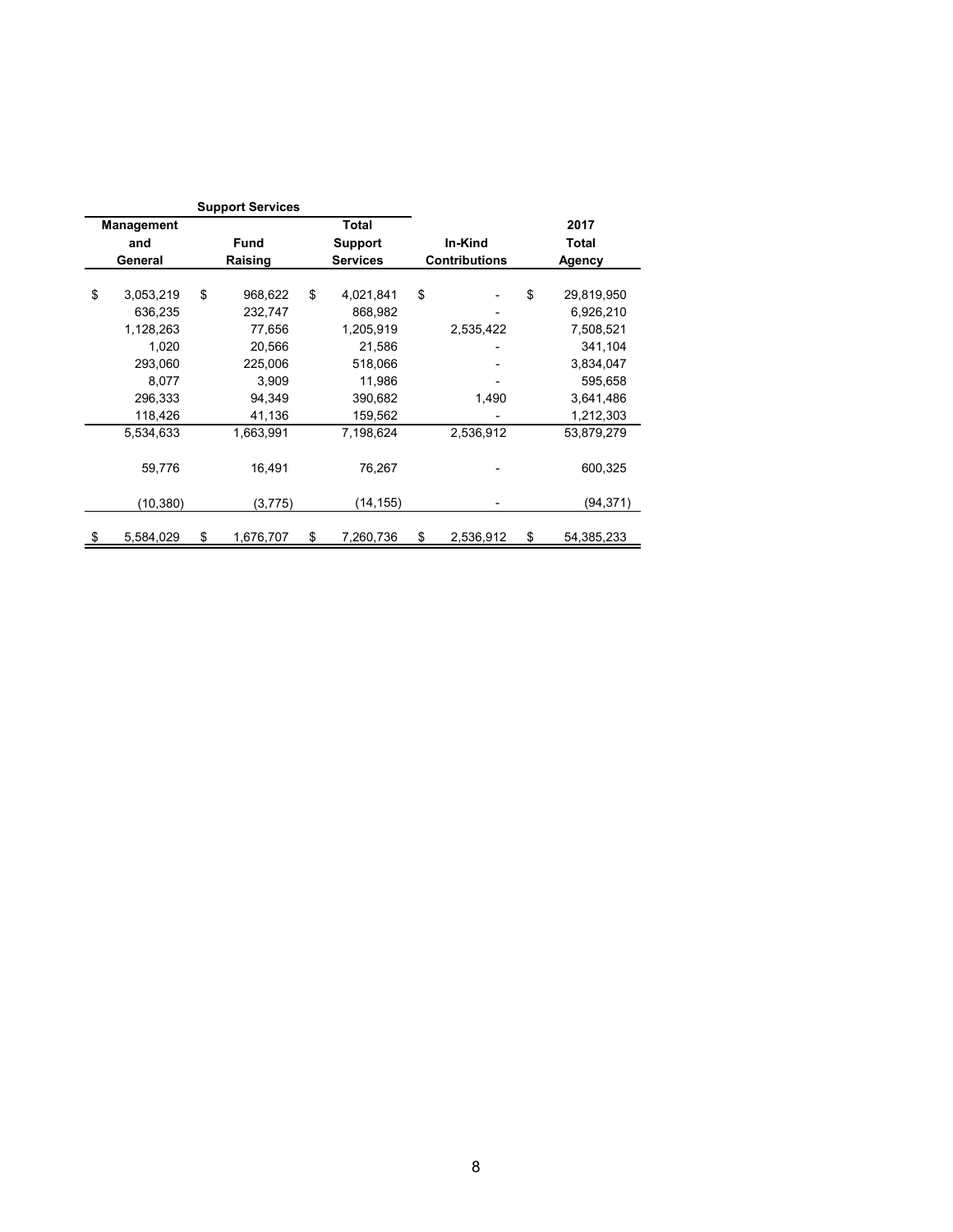# **Statements of Cash Flows Years Ended June 30, 2018 and 2017**

|                                                                | 2018            | 2017             |
|----------------------------------------------------------------|-----------------|------------------|
| Cash flows from operating activities:                          |                 |                  |
| Change in net assets                                           | \$<br>2,023,068 | \$<br>10,180,888 |
| Adjustments to reconcile change in net assets to net cash      |                 |                  |
| (used in) provided by operating activities:                    |                 |                  |
| Change in market value of interest rate swap                   | (868, 024)      | (1, 282, 335)    |
| Change in market value beneficial interest in perpetual trusts | (350, 620)      | (1, 137, 032)    |
| Depreciation and amortization                                  | 561,380         | 600,325          |
| Net realized gain on investments                               | (91, 892)       | (58, 967)        |
| Net unrealized gain on investments                             | (1,588,584)     | (4,401,478)      |
| Changes in operating assets and liabilities:                   |                 |                  |
| Receivables                                                    | (2, 391, 855)   | 2,519,909        |
| Prepaid expenses                                               | (506, 584)      | (287, 281)       |
| Accounts payable, accrued expenses and other                   | 1,493,592       | (2,853,471)      |
| Deferred revenue                                               | (397, 308)      | 941,331          |
| Funds held in custody for others                               | (379)           | 2,805            |
| Net cash (used in) provided by operating activities            | (2, 117, 206)   | 4,224,694        |
|                                                                |                 |                  |
| Cash flows from investing activities:                          |                 |                  |
| Proceeds from the sale of investments                          | 6,783,884       | 5,839,273        |
| Purchases of investments                                       | (6, 236, 282)   | (4,950,361)      |
| Additions to property and equipment, net                       | (45, 565)       | (19,038)         |
| Net cash provided by investing activities                      | 502,037         | 869,874          |
|                                                                |                 |                  |
| Cash flows from financing activities:                          |                 |                  |
| Net repayments of line of credit                               | (1,029,272)     | (2,300,000)      |
| Payments on notes payable                                      | (58,041)        | (57, 651)        |
| Net cash used in financing activities                          | (1,087,313)     | (2,357,651)      |
|                                                                |                 |                  |
| (Decrease) increase in cash                                    | (2,702,482)     | 2,736,917        |
|                                                                |                 |                  |
| Cash at beginning of year                                      | 2,856,056       | 119,139          |
| Cash at end of year                                            | 153,574         | \$<br>2,856,056  |
|                                                                |                 |                  |
| Supplemental disclosure of cash flow information:              |                 |                  |
| Cash paid for interest                                         | 747,014         | \$<br>760,973    |
|                                                                |                 |                  |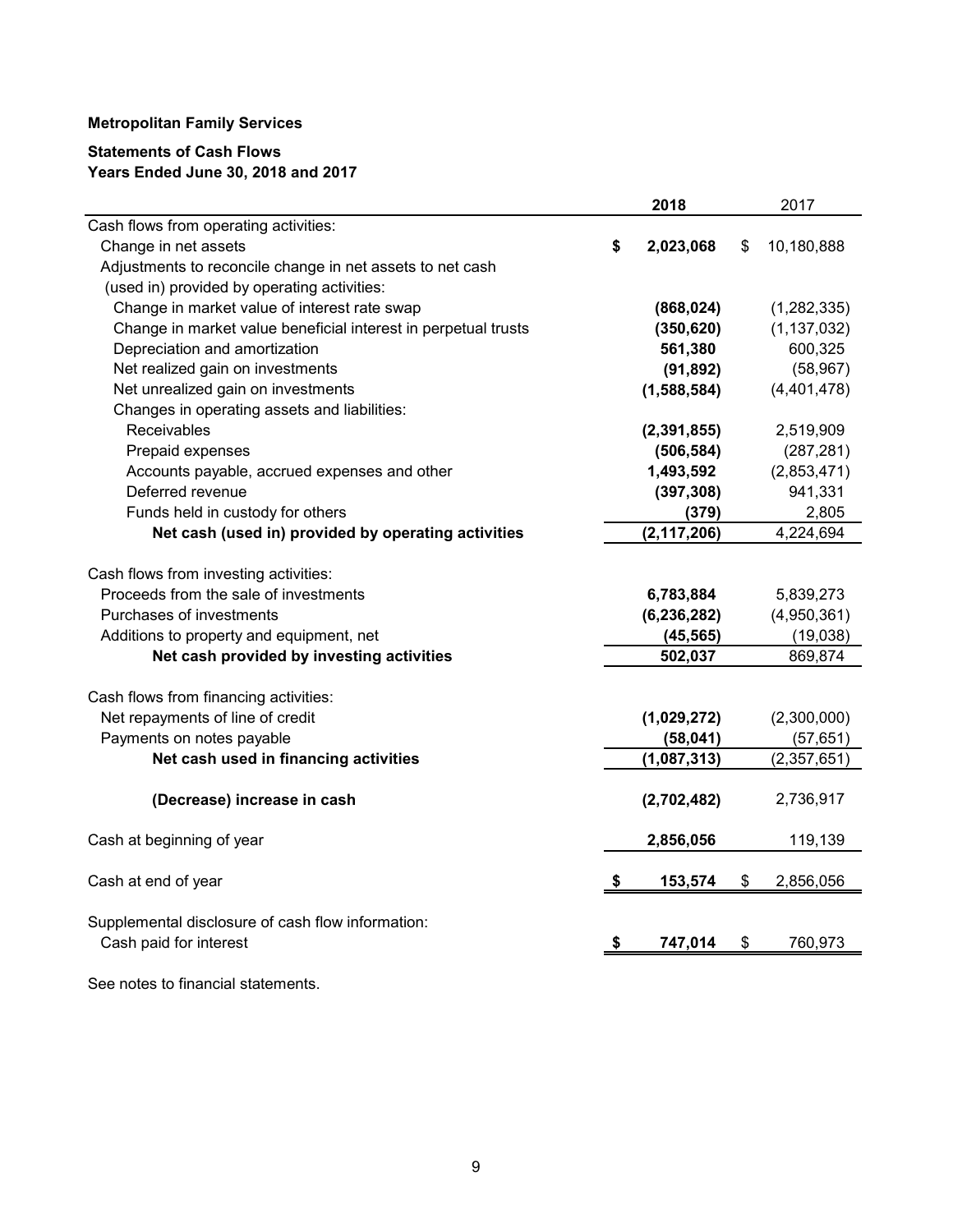#### **Notes to Financial Statements**

#### **Note 1. Nature of Activities**

Metropolitan Family Services (the Agency), a not-for-profit Illinois corporation, is a nonsectarian human services agency located in metropolitan Chicago, Illinois. The Agency was organized to provide a wide range of programs and services to strengthen low and moderate-income individuals, families and communities. The Agency is exempt from income taxes under the provisions of Section 501(c)(3) of the Internal Revenue Code and applicable state law.

# **Note 2. Summary of Significant Accounting Policies**

**Basis of presentation**: The Agency's financial statements are prepared on the accrual basis of accounting in accordance with accounting principles generally accepted in the United States of America, as applicable to nonprofit organizations.

**Accounting standards**: The Agency follows accounting standards established by the Financial Accounting Standards Board (the FASB) to ensure consistent reporting of financial condition, results of activities and cash flows. References to Generally Accepted Accounting Principles (GAAP) in these footnotes are to the FASB *Accounting Standards Codification,* sometimes referred to as the Codification or ASC.

**Use of estimates**: The preparation of financial statements in conformity with accounting principles generally accepted in the United States of America requires management to make estimates and assumptions that affect the reported amounts of assets and liabilities and disclosure of contingent assets and liabilities at the date of the financial statements and the reported amounts of revenues and expenses during the reporting period. Actual results could differ from those estimates.

**Revenue recognition**: The majority of funding for the Agency's activities is provided by governmental agencies. The Agency recognizes program revenues in the fiscal year that the services are rendered. Contribution revenues and other support are recognized in the fiscal year that the pledges are received. Grant revenue is recognized when the related grant expenditure has been incurred.

**Functional allocation of expenses**: The costs of providing the various programs and other activities have been summarized on a functional basis in the statements of activities. Accordingly, certain costs have been allocated among the programs and supporting services benefited.

**Cash**: It is usual and customary for the Agency to have cash on deposit in multiple financial institutions exceeding the federally insured limits. Management does not believe there is a risk of loss associated with these accounts.

**Investments**: At June 30, 2018 and 2017, all investments, including the invested assets of the irrevocable perpetual trusts, are carried at fair value. Realized gains and losses are determined based on the average cost method. Changes in fair value are recorded as unrealized gains (losses).

The Agency invests in a professionally managed portfolio of mutual funds and alternative investments. Such investments are exposed to various risks, such as interest rate, market and credit risks. Due to the level of risk associated with such investments, it is at least reasonably possible that changes in risks in the near term would materially affect investment balances and the amounts reported in the financial statements.

**Receivables**: The Agency has outstanding receivables from various government grants and from fund raising pledges. Management recorded an allowance for doubtful accounts totaling \$860,622 and \$385,622 at June 30, 2018 and 2017, respectively, based on specific identification of uncollectible accounts and historical collection experience.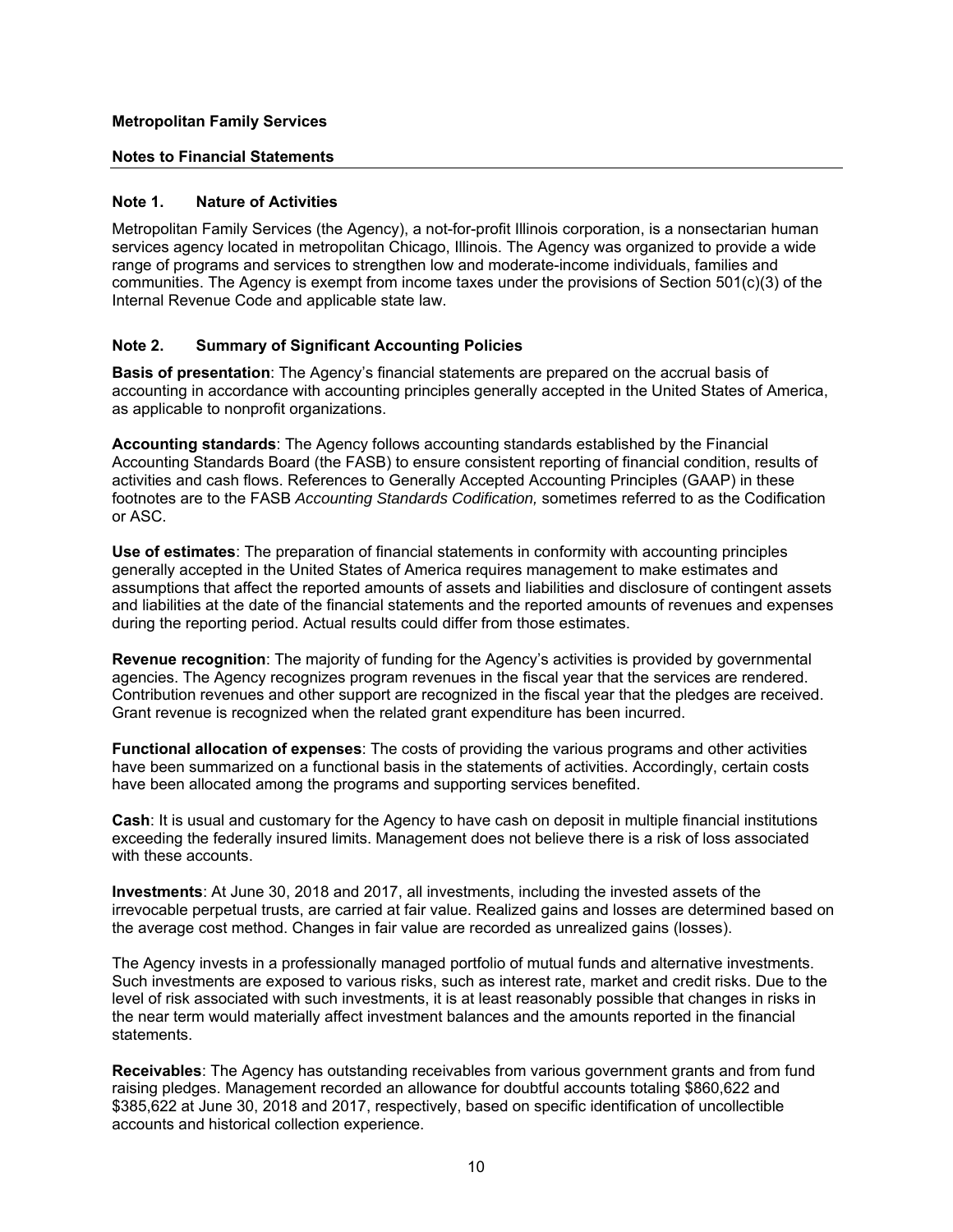#### **Notes to Financial Statements**

### **Note 2. Summary of Significant Accounting Policies (Continued)**

**Beneficial interest in irrevocable perpetual trusts**: The Agency is an income beneficiary of certain irrevocable perpetual trusts established by donors and administered by certain third-party agencies. Income allocations from such trusts have no restriction on their use and are recognized as revenue when received from the third-party agencies. The Agency's beneficial interest in the assets of irrevocable perpetual trusts is carried at fair value in its statement of financial position based on the fair value of the underlying trust assets.

**Property and equipment**: Property and equipment are carried at cost, except donated assets which are recorded at fair value at date of donation. All purchases in excess of \$5,000 are capitalized, while lesser amounts are charged to expense. Assets retired or otherwise disposed of are removed from the accounts at their net carrying amount. Depreciation is provided on a straight-line basis over the estimated useful lives of the related assets or terms of the related leases (40 years for buildings, 5 years for furniture and equipment and 2-7 years for leasehold improvements).

**Deferred revenue**: The Agency recognizes grants as revenue when related expenses are incurred. Amounts received in advance are recorded as deferred revenue.

**Derivative financial instruments**: The Agency has an interest rate swap agreement with the objective of minimizing the variability of cash flows. This derivative financial instrument is recognized as either an asset or liability at fair value in the statement of financial position (interest rate swap) with the changes in the fair value reported on the statement of activities (change in market value of interest rate swap). For the years ended June 30, 2018 and 2017, the Agency recognized a gain of \$868,024 and a gain of \$1,282,335, respectively, for changes in the fair value of the instrument.

**Unrestricted net assets**: Unrestricted net assets are resources whose use has no limitations imposed by outside donors.

**Temporarily restricted net assets**: Temporarily restricted net assets are subject to donor-imposed restrictions that may or will be met by the Agency or the passage of time. When a donor restriction expires (that is, when a stipulated time restriction ends or the purpose for which the contributions were restricted is fulfilled), temporarily restricted net assets are reclassified to unrestricted net assets and reported in the statements of activities as net assets released from restrictions. However, if a restriction is fulfilled in the same period in which the contribution is received, the Agency reports the support as unrestricted. In the absence of donor-imposed restrictions on the use of the assets, contributions of longlived assets are reported as increases in unrestricted net assets.

**Permanently restricted net assets**: Net assets for which the principal must remain intact per donor request and the earnings can be used for specified purposes or general operations to the extent of its investment income. Included in this category is the Agency's interest in perpetual trusts.

**Contributions**: Unconditional promises of others to give cash and other assets to the Agency are recorded at fair value at the date the promise is made and reported as increases in either temporarily or permanently restricted net assets if they are received with donor stipulations that limit the use of the contributions.

**In-kind contributions**: The Agency received contributions of goods and services from outside corporations, including advertising, consulting services and various goods, in the amount of \$1,862,535 and \$2,536,912 during the years ended June 30, 2018 and 2017, respectively. These amounts are recorded as revenues and expenses in the financial statements.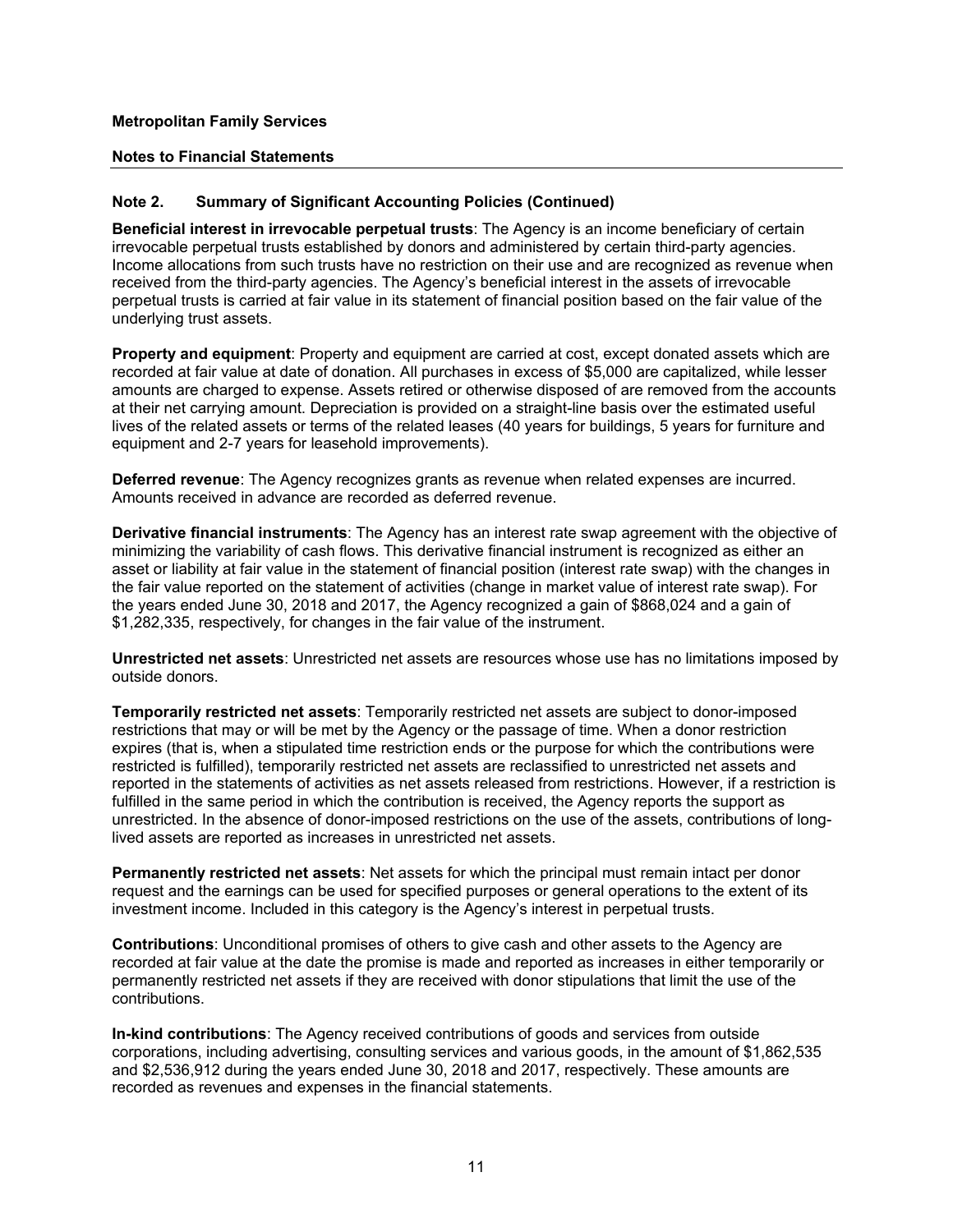#### **Notes to Financial Statements**

# **Note 2. Summary of Significant Accounting Policies (Continued)**

**Income taxes**: The accounting standard on accounting for uncertainty in income taxes addresses the determination of whether tax benefits claimed or expected to be claimed on a tax return should be recorded in the financial statements. Under this guidance, the Agency may recognize the tax benefit from an uncertain tax position only if it is more than likely than not that the tax position will be sustained on examination by taxing authorities, based on the technical merits of the position. Examples of tax positions include the tax-exempt status of the Agency and various positions related to the potential sources of unrelated business taxable income (UBIT). The tax benefits recognized in the financial statements from such a position are measured based on the largest benefit that has a greater than 50 percent likelihood of being realized upon ultimate settlement. There were no unrecognized tax benefits identified or recorded as liabilities for the reporting periods presented in the financial statements.

The Agency files Form 990 in the U.S. federal jurisdiction and the State of Illinois.

**Recent accounting pronouncements**: In August 2016, the FASB issued ASU 2016-14, *Not-for-Profit Entities (Topic 958): Presentation of Financial Statements of Not-for-Profit Entities*. Key elements of the ASU include a reduction in the number of net asset categories from three to two, conforming requirements on releases of capital restrictions, several new requirements related to expense presentation and disclosure (including investment expenses), and new required disclosures communicating information useful in assessing liquidity. The new standard will be effective for the Agency's 2019 financial statements.

In June 2018, the FASB issued ASU 2018-08, *Not-for-Profit Entities (Topic 958): Clarifying the Scope and the Accounting Guidance for Contributions Received and Contributions Made*. This ASU provides guidance surrounding the categorization of certain transactions as contributions or exchange transactions. It further clarifies when contributions should be deemed conditional. The new standard will be effective for the Agency's 2020 financial statements.

In May 2014, the FASB issued ASU 2014-09, *Revenue from Contracts with Customers (Topic 606)*, requiring an entity to recognize the amount of revenue to which it expects to be entitled for the transfer of promised goods or services to customers. The updated standard will replace most existing revenue recognition guidance in U.S. GAAP when it becomes effective and permits the use of either a full retrospective or retrospective with cumulative effect transition method. Early adoption is not permitted. The updated standard will be effective for the Agency's June 30, 2020 financial statements.

In March 2017, the FASB issued ASU 2017-07, *Compensation—Retirement Benefits (Topic 715): Improving the Presentation of Net Periodic Pension Cost and Net Periodic Postretirement Benefit Cost.* ASU 2017-07 requires changes to how the Agency reports the components of net periodic pension and postretirement costs. The new standard is effective for the Agency's 2020 financial statements.

In February 2016, the FASB issued ASU 2016-02, *Leases (Topic 842).* The guidance in this ASU supersedes the leasing guidance in Topic 840, *Leases.* Under the new guidance, lessees are required to recognize lease assets and lease liabilities on the balance sheet for all leases with terms longer than 12 months. Leases will be classified as either finance or operating, with classification affecting the pattern of expense recognition in the income statement. The new standard is effective for the Agency's 2021 financial statements.

The Agency is currently evaluating the impact of the adoption of these standards on its financial statements.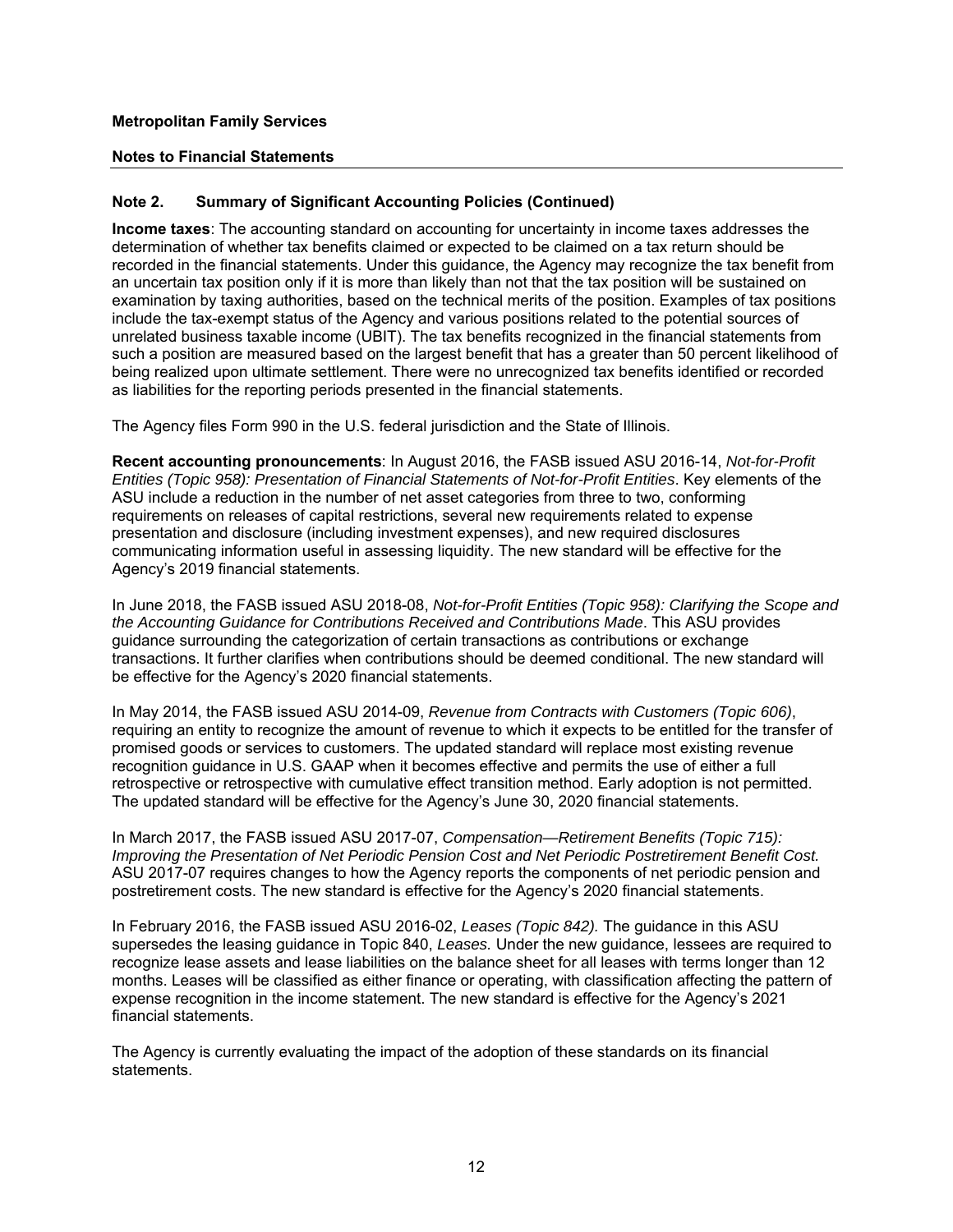#### **Notes to Financial Statements**

### **Note 2. Summary of Significant Accounting Policies (Continued)**

**Subsequent events**: The Agency has evaluated subsequent events for potential recognition and/or disclosure through October 18, 2018, the date the financial statements were available to be issued.

#### **Note 3. Fund Raising Pledges Receivable**

Pledges receivable are anticipated to be collected as follows at June 30, 2018 and 2017:

|                             | 2018          | 2017      |
|-----------------------------|---------------|-----------|
| Less than 1 year            | \$<br>385,840 | 660,855   |
| 1 to 5 years                | 3,123,688     | 3,567,353 |
|                             | 3,509,528     | 4,228,208 |
| Less present value discount | (72,531)      | (58,928)  |
|                             | 3,436,997     | 4,169,280 |

Pledges are discounted at 0.5 percent above the 5-year treasury rate, totaling 2.73 percent at June 30, 2018.

### **Note 4. Investments and Beneficial Interest in Irrevocable Perpetual Trusts**

The Agency's investments at June 30, 2018 and 2017 are as follows:

|                         | 2018       | 2017       |
|-------------------------|------------|------------|
| Cash and other          | 1.877.954  | 1.432.952  |
| Equity securities       | 22,908,610 | 22,640,703 |
| Fixed income securities | 8,286,053  | 9,325,919  |
| Alternative investments | 9.606.857  | 8,147,026  |
|                         | 42.679.474 | 41,546,600 |

The Agency is also a designated income beneficiary of certain irrevocable perpetual trusts. The terms of the trust agreements provide that the Agency, as an income beneficiary, is to receive its beneficial interest in the income of the trust assets as earned in perpetuity. Such trust assets are held and invested in perpetuity by the third-party trustees, which are financial institutions, principally in marketable equity securities and bonds and notes.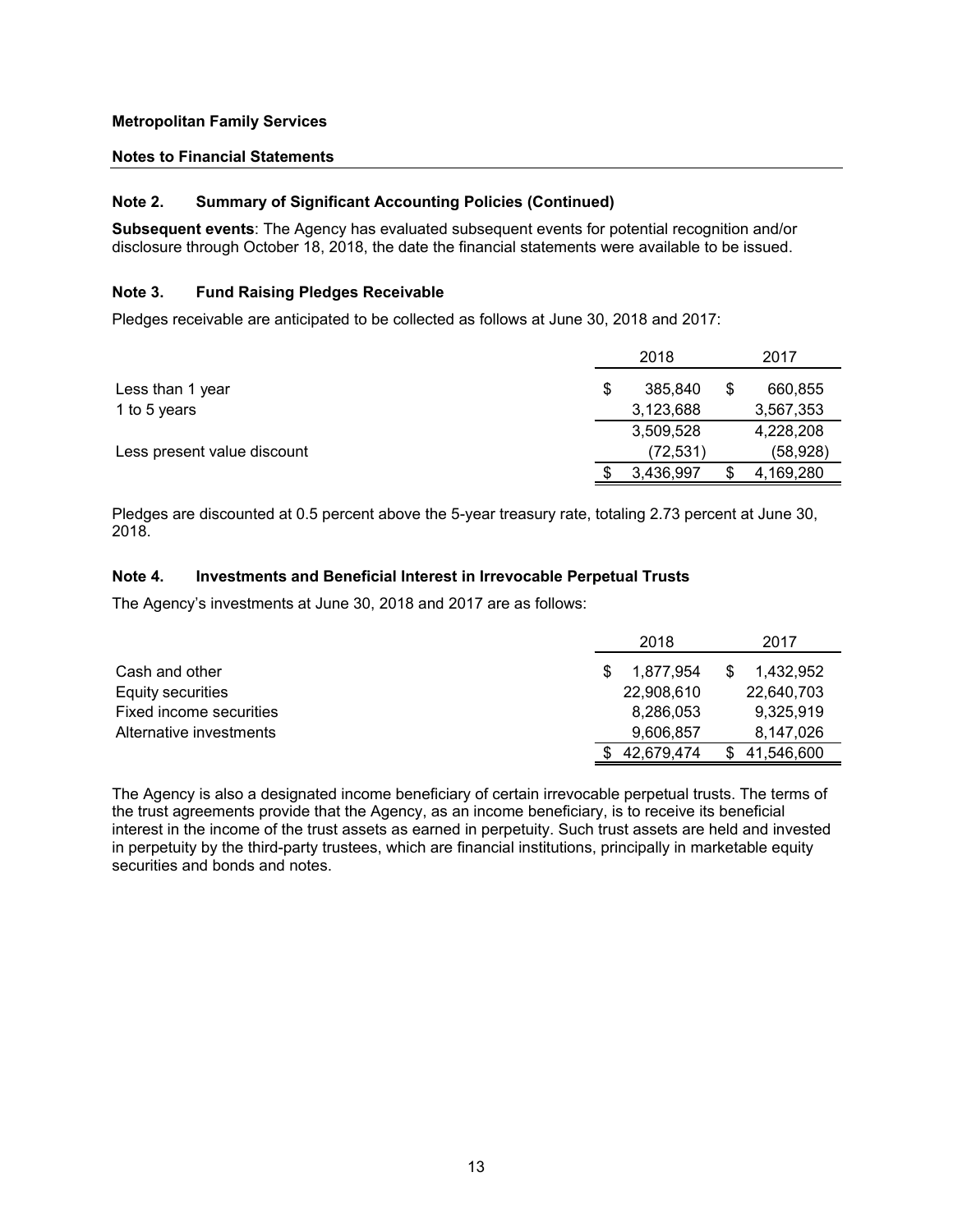#### **Notes to Financial Statements**

### **Note 4. Investments and Beneficial Interest in Irrevocable Perpetual Trusts (Continued)**

Total return on investments and beneficial interests during 2018 and 2017 is summarized as follows:

|                                                                                              |                             | Temporarily                           | Permanently                  |                         |                                 |
|----------------------------------------------------------------------------------------------|-----------------------------|---------------------------------------|------------------------------|-------------------------|---------------------------------|
| 2018                                                                                         | Unrestricted                | Restricted                            | Restricted                   |                         | Total                           |
| Dividends and interest income<br>Investment expense                                          | \$<br>574,428<br>(174, 354) | \$<br>551,901<br>(167, 516)           | \$                           | \$                      | 1,126,329<br>(341, 870)         |
| Net realized gain                                                                            | 46,865                      | 45,027                                |                              |                         | 91,892                          |
| Net unrealized gain<br>Total return on investments                                           | 810,178<br>\$1,257,117      | \$<br>778,406<br>1,207,818            | \$<br>350,620<br>350,620     | \$                      | 1,939,204<br>2,815,555          |
| As reflected on statement of activities:                                                     |                             |                                       |                              |                         |                                 |
| Investment return designated for:<br>Payout for operations<br>Undesignated investment return | \$<br>679,990<br>577,127    | \$<br>653,324<br>554,494              | \$<br>350,620                | \$                      | 1,333,314<br>1,482,241          |
| Total                                                                                        | \$1,257,117                 | \$<br>1,207,818                       | \$<br>350,620                | \$                      | 2,815,555                       |
| Income allocations from trusts                                                               | 812,550                     | \$                                    | \$                           |                         | 812,550                         |
|                                                                                              |                             |                                       |                              |                         |                                 |
| 2017                                                                                         | Unrestricted                | Temporarily<br>Restricted             | Permanently<br>Restricted    |                         | Total                           |
| Dividends and interest income<br>Investment expense<br>Net realized gain                     | \$                          | \$<br>727,015<br>(298, 421)<br>58,967 | \$                           | \$                      | 727,015<br>(298, 421)<br>58,967 |
| Net unrealized gain<br>Total return on investments                                           | \$                          | \$<br>4,401,478<br>4,889,039          | \$<br>1,137,032<br>1,137,032 | $\overline{\mathbf{S}}$ | 5,538,510<br>6,026,071          |
| As reflected on statement of activities:                                                     |                             |                                       |                              |                         |                                 |
| Investment return designated for:<br>Payout for operations<br>Undesignated investment gain   | \$                          | \$<br>1,317,506<br>3,571,533          | \$<br>1,137,032              | \$                      | 1,317,506<br>4,708,565          |
| Total                                                                                        |                             | \$<br>4,889,039                       | \$<br>1,137,032              | \$                      | 6,026,071                       |

Permanently restricted investment return amounts above consist of appreciation in the value of beneficial interests in irrevocable perpetual trusts.

Unrestricted return on investments for 2018 reflects return on certain investments which were appropriated from the endowment (Note 10) and reclassified from temporarily restricted net assets to unrestricted net assets at the beginning of fiscal year 2018.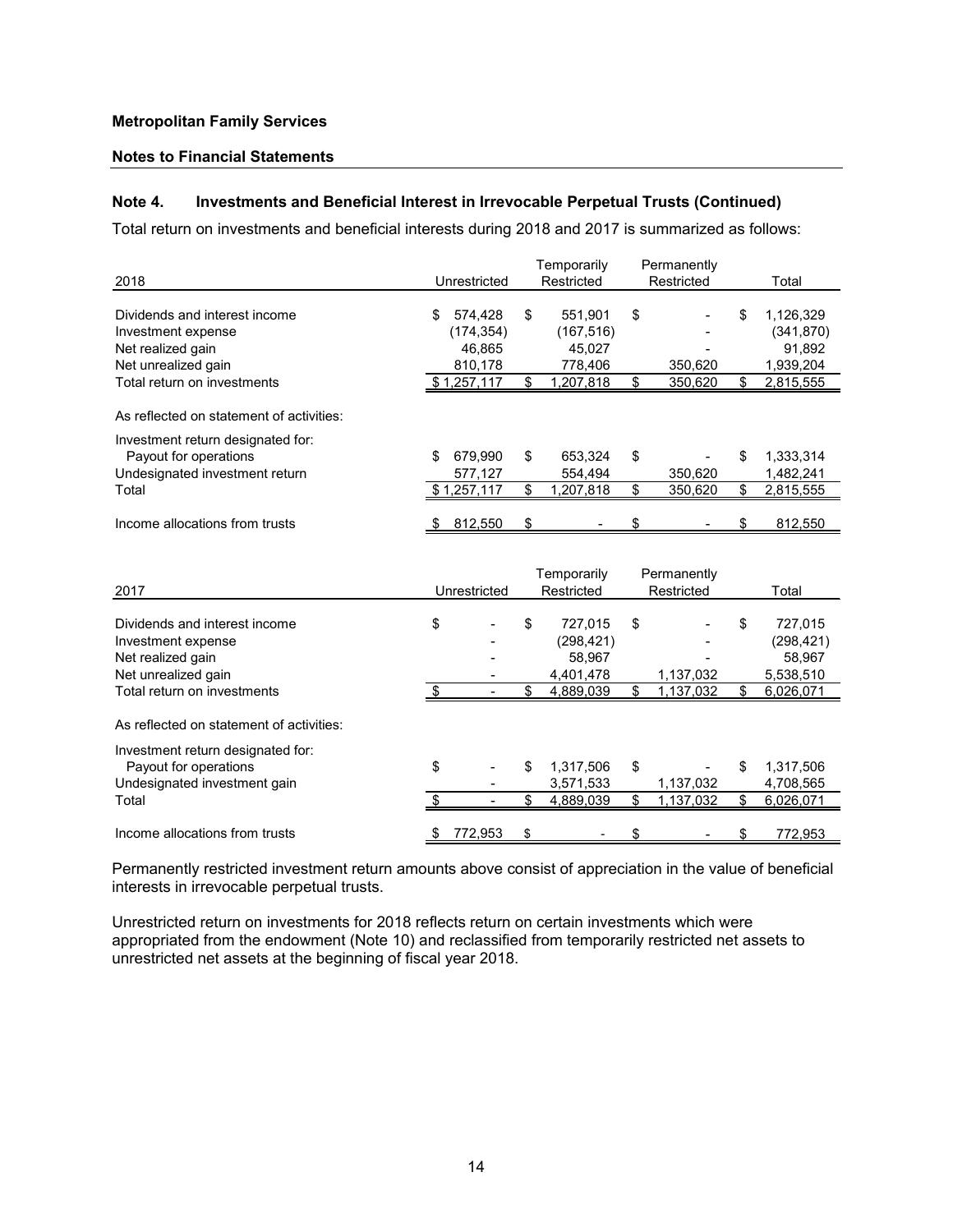#### **Notes to Financial Statements**

#### **Note 5. Fair Value Disclosures**

The Fair Value Measurements and Disclosures Topic of the Codification defines fair value as the price that would be received to sell an asset or paid to transfer a liability in an orderly transaction between market participants at the measurement date. In determining fair value, the Agency uses various methods including market, income and cost approaches and sets out a fair value hierarchy. Based on these approaches, the Agency often utilizes certain assumptions that market participants would use in pricing the asset or liability, including assumptions about risk and or the risks inherent in the inputs to the valuation technique. These inputs can be readily observable, market corroborated, or generally unobservable inputs. The Agency utilizes valuation techniques that maximize the use of observable inputs and minimize the use of unobservable inputs. Based on the observability of the inputs used in the valuation techniques, the Agency is required to provide the following information according to the fair value hierarchy. The fair value hierarchy gives the highest priority to quoted prices in active markets for identical assets or liabilities (Level 1) and the lowest priority to unobservable inputs (Level 3). Inputs are broadly defined under the Topic as assumptions market participants would use in pricing an asset or liability.

The three levels of the fair value hierarchy under the Topic are described below:

Level 1. Unadjusted quoted prices in active markets, such as the New York Stock Exchange, for identical assets or liabilities that the reporting entity has the ability to access at the measurement date.

Level 2. Inputs other than quoted prices within Level 1 that are observable for the asset or liability, either directly or indirectly; and fair value is determined through the use of models or other valuation methodologies. Investments which are generally included in this category include corporate bonds and loans, less liquid and restricted equity securities and certain over-the-counter derivatives. A significant adjustment to a Level 2 input could result in the Level 2 measurement becoming a Level 3 measurement.

Level 3. Inputs are unobservable for the asset or liability and include situations where there is little, if any, market activity for the asset or liability. The inputs into the determination of fair value are based upon the best information in the circumstances and may require significant management judgment or estimation. Investments that are included in this category generally include equity and debt positions in private companies and general and limited partnership interests in corporate private equity and real estate funds, debt funds and funds of hedge funds.

In certain cases, the inputs used to measure fair value may fall into different levels of the fair value hierarchy. In such cases, an investment's level within the fair value hierarchy is based on the highest level of input that is significant to the fair value measurement. The Agency's assessment of the significance of a particular input to the fair value measurement in its entirety requires judgment, and considers factors specific to the investment.

The inputs or methodology used for valuing financial instruments are not necessarily an indication of the risks associated with investing in those instruments.

For the fiscal years ended June 30, 2018 and 2017, the application of valuation techniques applied to similar assets and liabilities has been consistent. There were unfunded commitments in the amount of \$4,145,442 and \$750,000 at June 30, 2018 and 2017, respectively. The following is a description of the valuation methodologies used for instruments measured at fair value: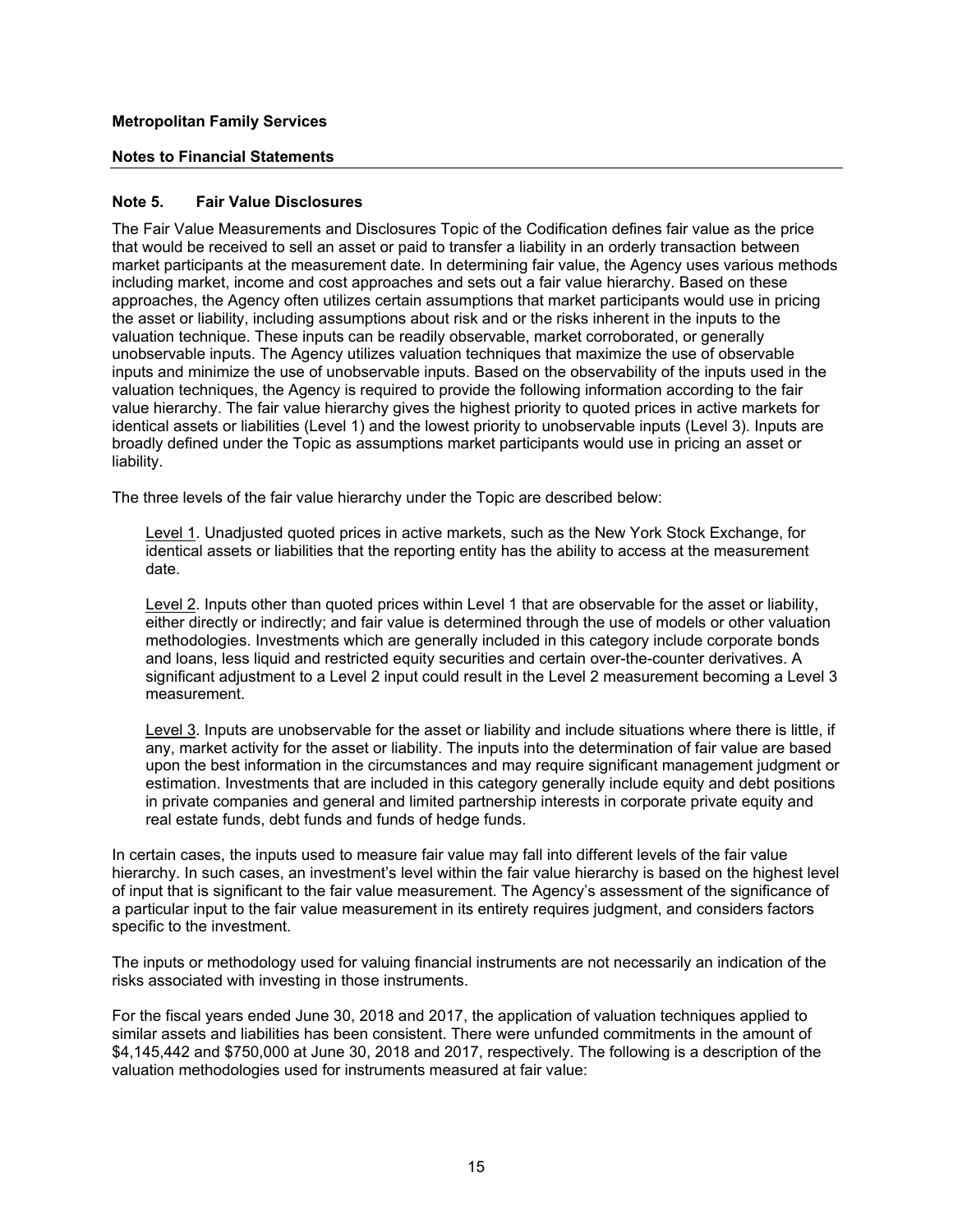#### **Notes to Financial Statements**

### **Note 5. Fair Value Disclosures (Continued)**

#### *Investment Securities*

The fair value of publicly traded equity and fixed income securities is based upon market quotations of national security exchanges. These financial instruments are classified as Level 1 in the fair value hierarchy.

Investments in certain hedge funds and real estate funds are valued at fair value based on the applicable percentage ownership of the underlying companies' net assets as of the measurement date, as determined by the fund manager. In determining fair value, the fund manager utilizes valuations provided by the underlying investment companies. The underlying investment companies value securities and other financial instruments on a fair value basis of accounting. The fair value of the Agency's investments in private investment companies generally represents the amount the Agency would expect to receive if it were to liquidate its investment in the companies excluding any redemption charges that may apply. These investments are measured using the net asset value as the practical expedient.

#### *Beneficial Interest in Perpetual Trusts*

The fair value of the Agency's beneficial interest in perpetual trusts were provided by the trustee. The trustee determines fair value based on readily available pricing sources for market transactions involving identical assets for securities. The valuations include certain unobservable inputs and are, therefore, classified as Level 3 in the fair value hierarchy.

#### *Interest Rate Swap*

The valuation of this instrument is determined using widely accepted valuation techniques including discounted cash flow analysis on the expected cash flows of the interest rate swap. This analysis reflects the contractual terms of the interest rate swap, including the period to maturity, and used observable market-based inputs, including the SIFMA index. The fair value estimate is classified as Level 2.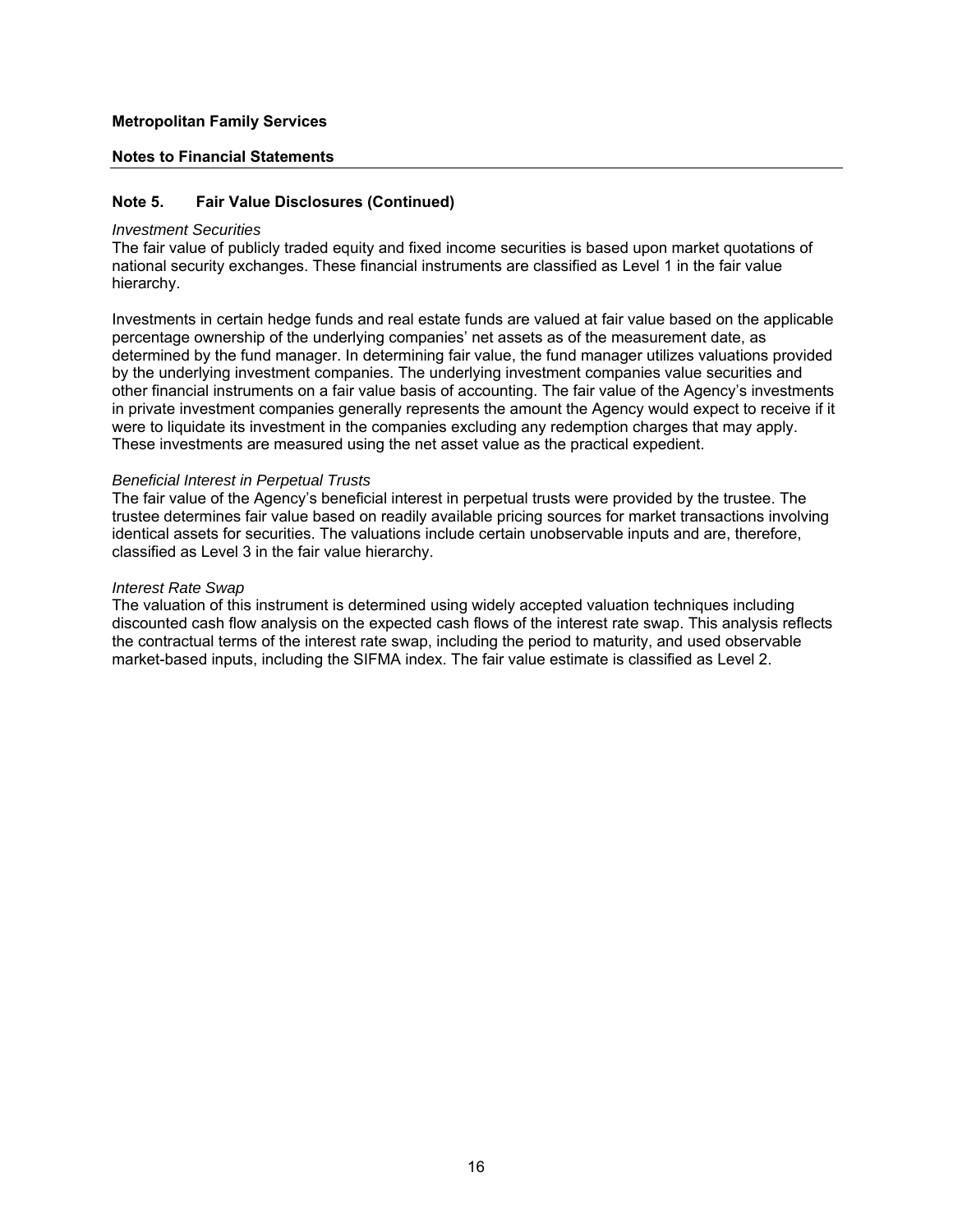# **Notes to Financial Statements**

# **Note 5. Fair Value Disclosures (Continued)**

The following tables present the Agency's fair value hierarchy for those assets and liabilities measured at fair value on a recurring basis as of June 30, 2018 and 2017:

|                                               |                           |              | 2018                 |                            |                     |
|-----------------------------------------------|---------------------------|--------------|----------------------|----------------------------|---------------------|
|                                               |                           |              |                      |                            | <b>Valued Using</b> |
| Assets:                                       | Total                     | Level 1      | Level <sub>2</sub>   | Level 3                    | Net Asset Value (a) |
| Equity securities:                            |                           |              |                      |                            |                     |
| U.S. equities                                 | \$11,624,341              | \$11,624,341 | \$                   | \$                         | \$                  |
| Non-U.S. equities                             | 11,284,269                | 11,284,269   |                      |                            |                     |
| Fixed income securities:                      |                           |              |                      |                            |                     |
| U.S. fixed income                             | 5,300,259                 | 5,300,259    |                      |                            |                     |
| Non-U.S. fixed income                         | 2,985,794                 | 2,985,794    |                      |                            |                     |
| Alternative investments:                      |                           |              |                      |                            |                     |
| Hedge fund of funds (b)                       | 6,540,884                 |              |                      |                            | 6,540,884           |
| Real estate fund (c)                          | 3,065,973                 |              |                      |                            | 3,065,973           |
| Beneficial interest in                        |                           |              |                      |                            |                     |
| perpetual trusts (d)                          | 16,914,707                |              |                      | 16,914,707                 |                     |
|                                               | 57,716,227                | \$31,194,663 | \$<br>$\overline{a}$ | \$16,914,707               | \$<br>9,606,857     |
| Cash and other                                | 1,877,954                 |              |                      |                            |                     |
|                                               | \$59,594,181              |              |                      |                            |                     |
|                                               |                           |              |                      |                            |                     |
| Liability:                                    |                           |              |                      |                            |                     |
| Interest-rate swap                            | 2,698,404<br>S            | \$           | \$<br>2,698,404      | \$                         | \$                  |
|                                               |                           |              |                      |                            |                     |
|                                               |                           |              |                      |                            |                     |
|                                               |                           |              | 2017                 |                            |                     |
|                                               |                           |              |                      |                            | <b>Valued Using</b> |
|                                               | Total                     | Level 1      | Level 2              | Level 3                    | Net Asset Value (a) |
| Assets:                                       |                           |              |                      |                            |                     |
| Equity securities:                            |                           |              |                      |                            | \$                  |
| U.S. equities                                 | \$11,505,708              | \$11,505,708 | \$                   | \$                         |                     |
| Non-U.S. equities<br>Fixed income securities: | 11,134,995                | 11,134,995   |                      |                            |                     |
|                                               |                           |              |                      |                            |                     |
| U.S. fixed income                             | 5,717,172                 | 5,717,172    |                      |                            |                     |
| Non-U.S. fixed income                         | 3,608,747                 | 3,608,747    |                      |                            |                     |
| Alternative investments:                      |                           |              |                      |                            |                     |
| Hedge fund of funds (b)                       | 6,917,363                 |              |                      |                            | 6,917,363           |
| Real estate fund (c)                          | 1,229,663                 |              |                      |                            | 1,229,663           |
| Beneficial interest in                        |                           |              |                      |                            |                     |
| perpetual trusts (d)                          | 16,564,087<br>56,677,735  | \$31,966,622 | \$                   | 16,564,087<br>\$16,564,087 | \$<br>8,147,026     |
|                                               |                           |              |                      |                            |                     |
| Cash and other                                | 1,432,952<br>\$58,110,687 |              |                      |                            |                     |
|                                               |                           |              |                      |                            |                     |
| Liability:                                    |                           |              |                      |                            |                     |
| Interest-rate swap                            | 3,566,428<br>S            | \$           | \$<br>3,566,428      | \$                         | \$                  |
|                                               |                           |              |                      |                            |                     |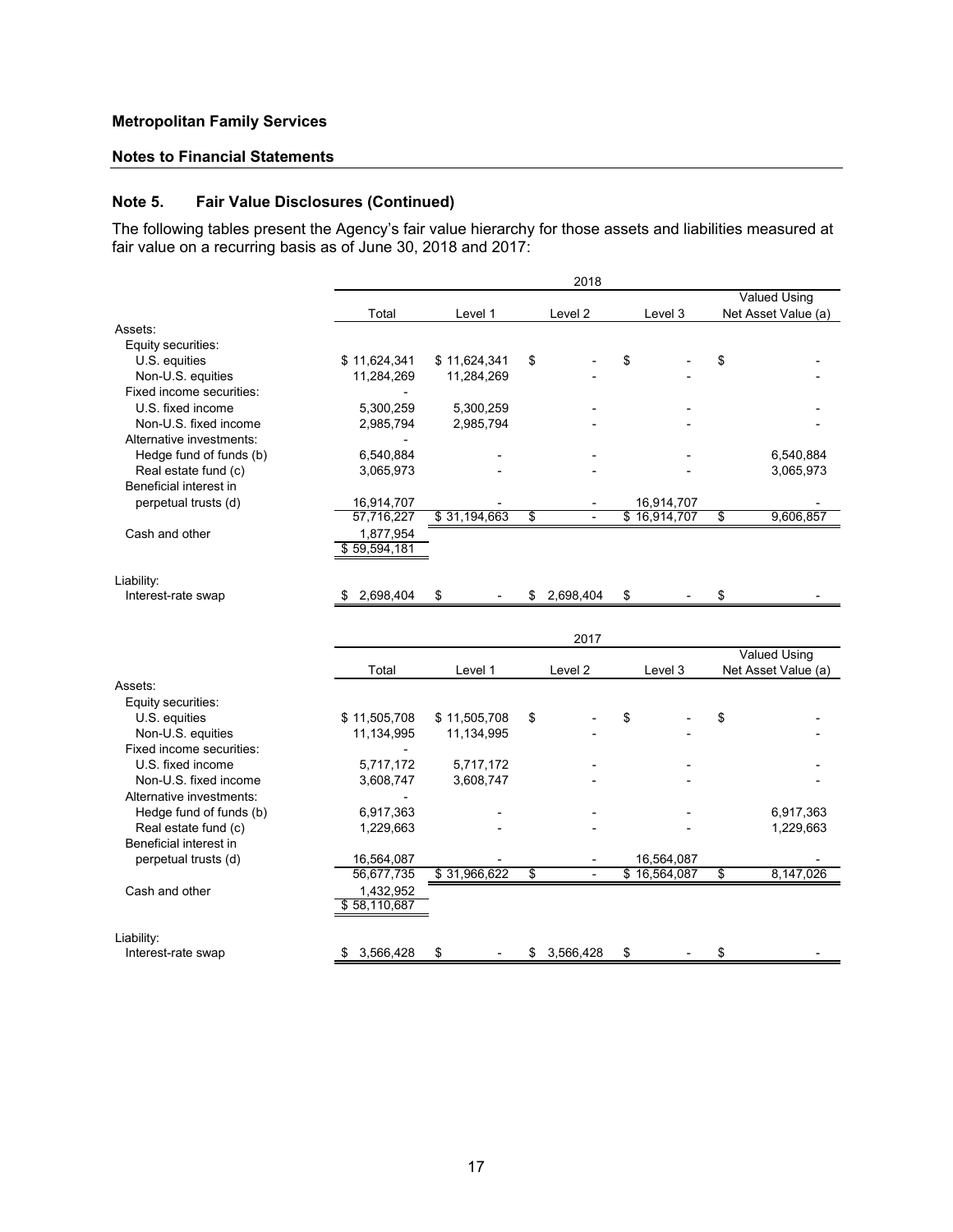#### **Notes to Financial Statements**

#### **Note 5. Fair Value Disclosures (Continued)**

- (a) Certain investments that are measured at fair value using net asset value per share (or its equivalent) practical expedient have not been categorized in the fair value hierarchy. The fair value amounts presented in the tables above are intended to permit reconciliation of the fair value hierarchy to the amounts presented in the statement of financial position.
- (b) This category includes investments in hedge funds that invest primarily in U.S. common stocks. Management of the hedge funds has the ability to shift investments to meet growth strategies. The fair values of the investments in this category have been estimated using the net asset value per share of the investments. There are no unfunded commitments related to these investments at June 30, 2018 or 2017. The redemption frequency for these funds is quarterly.
- (c) This category includes several real estate funds that invest primarily in U.S. commercial real estate. The fair values of the investments in this category have been estimated using the net asset value of the Agency's ownership interest. There are \$4,145,442 and \$750,000 of unfunded commitments related to these investments at June 30, 2018 and 2017. The redemption frequency for these funds is quarterly.
- (d) This category includes underlying investments in equities, fixed income securities, real estate funds and hedge funds. The fair value of these investments is based on quoted market prices provided by recognized broker-dealers.

The Agency assesses the levels of the investments at each measurement date, and transfers between levels are recognized on the actual date of the event or change in circumstances that caused the transfer in accordance with the Agency's accounting policy regarding the recognition of transfers between levels of the fair vale hierarchy. There were no transfers between Levels 1, 2, or 3 during the years ended June 30, 2018 and 2017.

The changes in Level 3 assets and liabilities measured at fair value on a recurring basis are summarized as follows as of June 30, 2018:

|                                                   | 2018                    | 2017                                     |
|---------------------------------------------------|-------------------------|------------------------------------------|
|                                                   | <b>Beneficial</b>       | <b>Beneficial</b>                        |
|                                                   | Interest in             | Interest in                              |
|                                                   |                         | <b>Perpetual Trusts Perpetual Trusts</b> |
| Balance, beginning of year<br>Net unrealized gain | \$16,564,087<br>350.620 | \$15,427,055<br>1,137,032                |
| Balance, end of year                              | \$16,914,707            | \$16,564,087                             |

Net unrealized gain included in the statements of activities attributable to Level 3 assets relate to beneficial interest assets still held at June 30, 2018.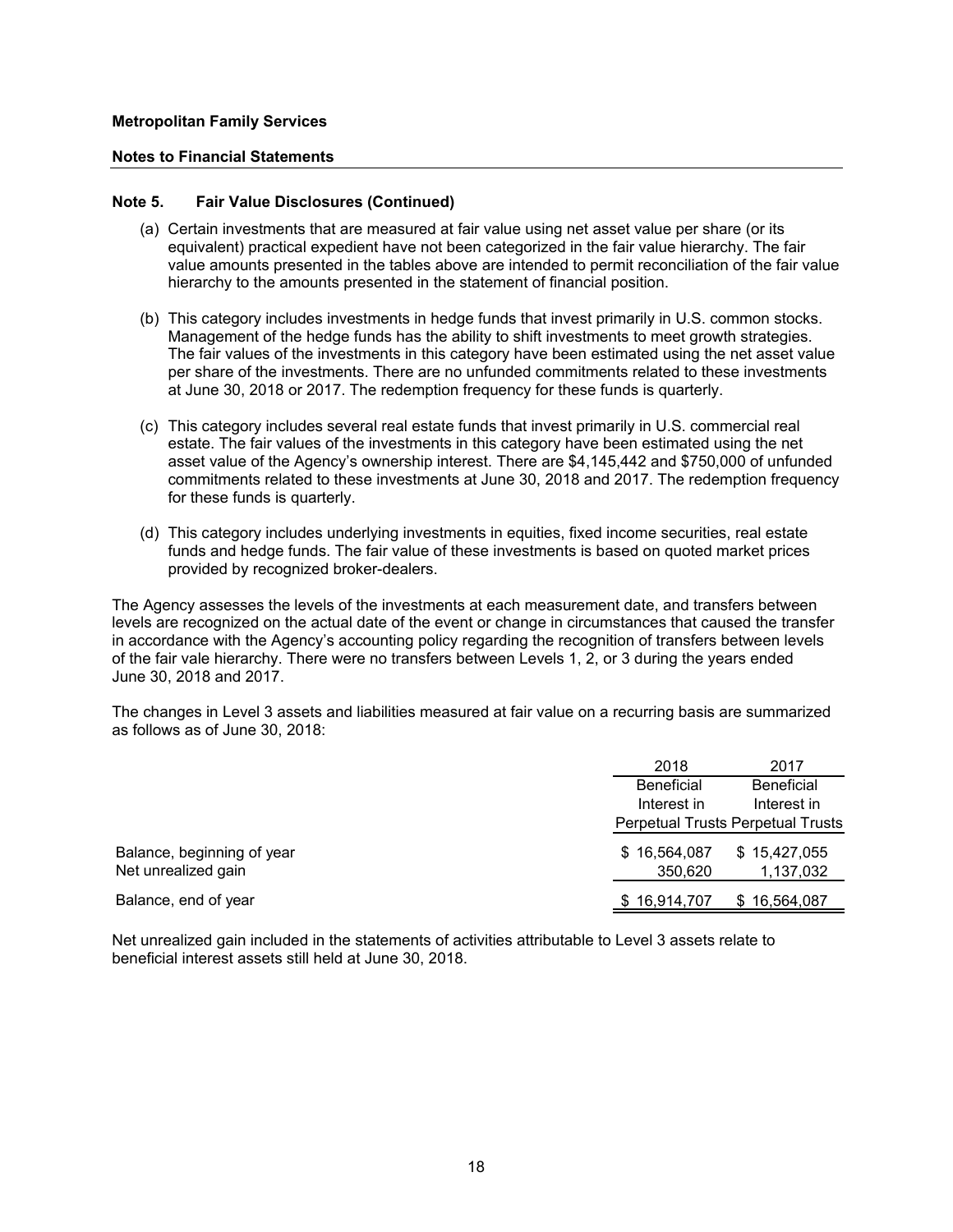#### **Notes to Financial Statements**

#### **Note 6. Property and Equipment**

Property and equipment are as follows at June 30, 2018 and 2017:

|                                |   | 2018       | 2017       |
|--------------------------------|---|------------|------------|
| Land                           | S | 2,791,623  | 2,791,623  |
| Buildings and improvements     |   | 22,530,573 | 22,530,572 |
| Leasehold improvements         |   | 1,706,686  | 1,706,686  |
| Furniture and equipment        |   | 8,477,491  | 8,431,927  |
|                                |   | 35,506,373 | 35,460,808 |
| Less: accumulated depreciation |   | 18,964,611 | 18,423,267 |
|                                |   | 16,541,762 | 17,037,541 |

Depreciation expense totaled \$541,344 and \$580,288 for 2018 and 2017, respectively.

# **Note 7. Short-Term Debt**

The Agency has two available revolving credit lines in the amount of \$6,500,000, for operating working capital which expires September 6, 2019 and in the amount of \$2,000,000 for capital campaign projects which expires September 22, 2021. Interest is accrued monthly on both facilities at either the prime rate or the LIBOR rate plus 115 basis points. The weighted average interest rate for fiscal years 2018 and 2017 was 3.18 percent and 2.19 percent, respectively. The covenants of the revolving credit lines are substantially the same as those of the Illinois Development Finance Authority Variable Rate Demand Revenue Bonds (Note 9). The balance outstanding on the lines of credit was \$1,145,728 at June 30, 2018 and \$2,175,000 at June 30, 2017.

Additionally, the Agency has secured working capital in the amount of \$2,500,000 under a long-term unsecured investment bond. This facility was put in place on September 16, 2016. The five-year term and interest is charged at a rate of one-tenth of one percent per annum. The balance outstanding on this agreement was \$2,500,000 as of June 30, 2018 and 2017.

The total balance of short-term debt outstanding was \$3,645,728 at June 30, 2018 and \$4,675,000 at June 30, 2017.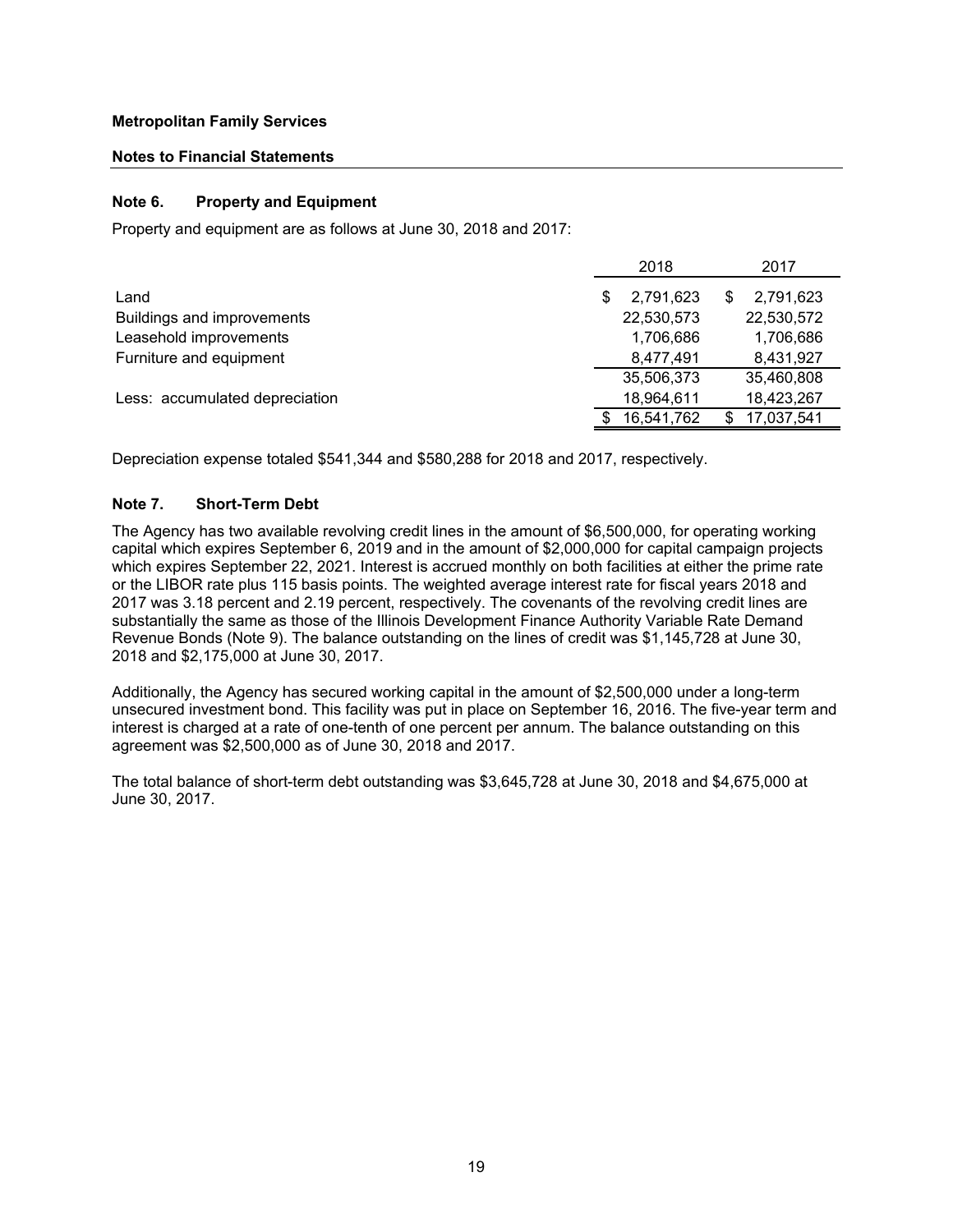#### **Notes to Financial Statements**

#### **Note 8. Long-Term Debt**

Long-term debt is summarized as follows at June 30, 2018 and 2017:

|                                             | 2018         | 2017    |
|---------------------------------------------|--------------|---------|
| Notes payable:                              |              |         |
| Term loan due September 12, 2019            | \$<br>57.500 | 107.500 |
| Purchase money note and bank financing, due |              |         |
| November 30, 2021                           | 800,000      | 800,000 |
| Promissory note due March 1, 2020           | 15,077       | 23,118  |
|                                             | 872.577      | 930,618 |
|                                             |              |         |

Bonds payable:

Illinois Development Finance Authority Variable Rate Demand Revenue Bonds, Series 1999, maturing in the aggregate principal

amount on January 1, 2029. **but also are the set of the set of the set of the set of the set of the set of the s** 

#### Term Loan

In 2010, the Agency renegotiated a term loan for the North Children's Center due September 12, 2019. Interest is accrued at either the prime rate, the LIBOR rate plus 125 basis points, or the Bank Offered rate. At June 30, 2018, the loan had an interest rate of 3.35 percent and is payable in equal quarterly installments of principal (\$12,500) plus interest.

#### Purchase Money Note and Bank Financing

During 1992, the Agency acquired by means of assignment, a 100 percent beneficial interest in a certain land trust representing certain property previously leased by the Agency from the seller in exchange for a limited guaranty. This beneficial interest is included within property and equipment. The Agency renewed this agreement in December 2006. Under this agreement, the Agency is required to make scheduled monthly interest payments which are \$6,667 through November 30, 2021.

In connection with the guaranty and pursuant to the terms of the purchase agreement, the Agency agreed to reimburse and indemnify the seller and provide for timely monthly debt service in connection with existing \$400,000 bank financing and certain other costs associated with the property and delivered to the seller a \$400,000 purchase money note due November 30, 2021. The bank financing and purchase money note are secured by a first and second mortgage and collateral assignment of the beneficial interest, respectively.

Prior to November 30, 2018, the seller may exercise its option to repurchase the property for an amount based on the related option agreement, resulting principally in the release of the Agency from substantially all liability under the bank financing and purchase money note. If the seller's repurchase option is not exercised prior to November 30, 2018, the Agency may exercise its option to cause the seller to repurchase the property for the amount based on the related option agreement.

#### Promissory Note

In 2003, the Agency borrowed \$95,000 from IFF, an Illinois community development finance institution, as part of the financing arranged by the City of Chicago for a new childcare center. The loan is in the form of a promissory note which bears interest at 5 percent and is payable in monthly installments in amounts up to \$749, through March 1, 2020.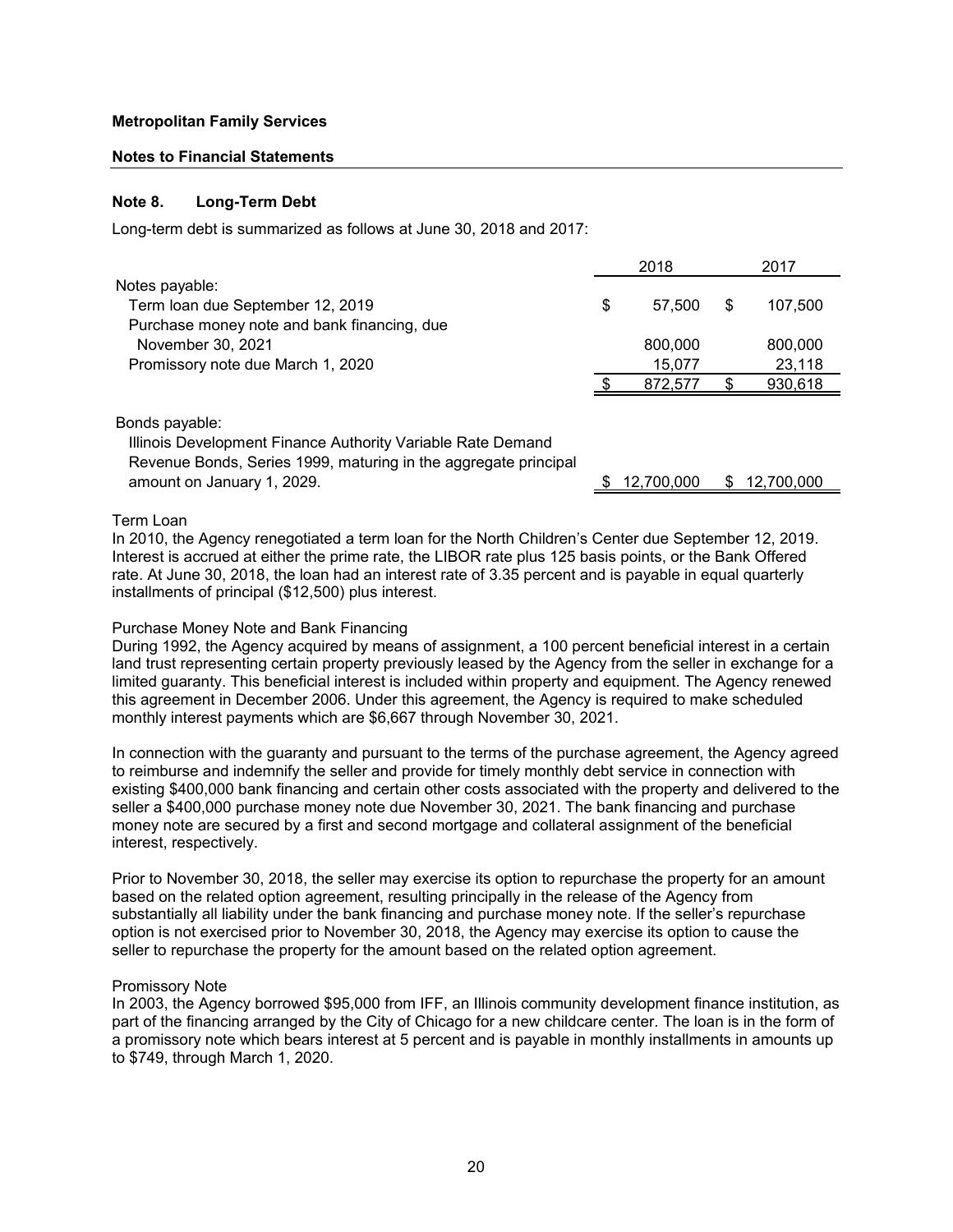#### **Notes to Financial Statements**

# **Note 8. Long-Term Debt (Continued)**

Illinois Development Finance Authority Variable Rate Demand Revenue Bonds In March 1999, the Illinois Development Finance Authority (Authority) on behalf of the Agency issued its Variable Rate Demand Revenue Bonds, Series 1999, in the principal amount of \$12,700,000 pursuant to an Indenture of Trust dated as of March 1, 1999, between the Authority and the Trustee. The proceeds of the Series 1999 bonds were used to finance all or a portion of the cost of acquisition, construction, renovation, expansion, restoration, and equipping of certain facilities of the Agency and to reimburse the Agency for certain capital projects, provide a portion of the interest on the bonds, and pay certain expenses incurred in connection with the Issuance of the bonds. All other proceeds will be invested by the Trustee as provided in the Indenture.

The Series 1999 Bonds bear interest at a variable interest rate determined on a monthly basis. Interest rates ranged from 1.74 to 2.33 percent during 2018 and 1.32 to 1.70 percent during 2017 and was determined on a monthly basis. The Series 1999 Bonds are convertible at the option of the Agency to another variable rate mechanism, as provided in the Indenture of Trust, dated March 1, 1999.

The terms of the long-term debt agreement require, among other things, the maintenance of specific financial ratios and place limitations on additional indebtedness and pledging of assets.

On June 1, 2012, the Agency entered into a re-financing arrangement with a bank in which the bank became the sole holder of the bonds for a period of seven years. This arrangement eliminated the need for a letter of credit and required issuance costs in the amount of \$79,500. The bank will maintain this position until June 1, 2019, during which time the bond issuance costs will be amortized. All of the terms, conditions, and covenants previously in effect remain unchanged.

The Agency has an interest rate swap agreement (swap agreement) with a bank for a non-amortizing notional amount of \$12,700,000 with an objective to minimize the variability of cash flows. Under the terms of the swap agreement, the Agency receives monthly payments based upon a variable rate of interest and makes monthly payments based upon a fixed rate of 3.94 percent through November 1, 2015 and 4.295 percent thereafter through January 1, 2029. The variable rate of interest is based on the USD-LIBOR-BBA (1.98 percent and 1.05 percent at June 30, 2018 and 2017, respectively). Although the derivative is an interest rate hedge, the Agency has chosen not to account for the derivatives as "cashflow" hedge instruments, as defined by accounting principles generally accepted in the United States of America, and therefore, the gain or loss on the derivative is recognized in the statement of activities as a component of nonoperating revenue (expense) in the period of change.

Net interest paid or received under the swap agreement is included in interest expense. The net differential paid by the Agency as a result of the swap agreement amounted to \$408,216 and \$484,239 for the years ended June 30, 2018 and 2017, respectively. The change in fair value of the swap agreement was an unrealized gain of \$868,024 and \$1,282,335 in 2018 and 2017, respectively.

At June 30, 2018 and 2017, the Agency's total long-term debt outstanding was \$13,572,577 and \$13,630,618, respectively. The fair value of the interest rate swap agreement, reflected as a liability on the statement of financial position, was \$2,698,404 and \$3,566,428 at June 30, 2018 and 2017, respectively.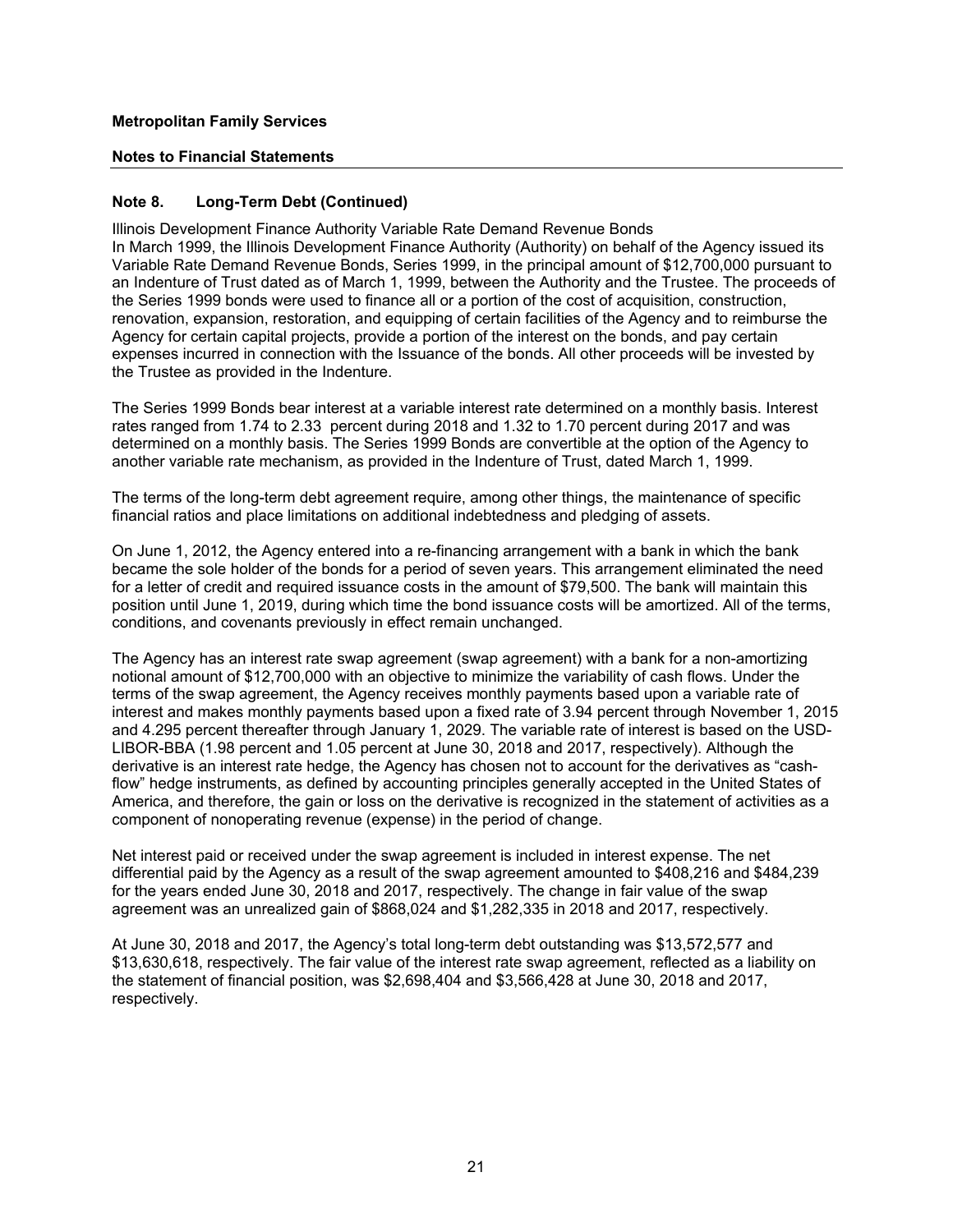#### **Notes to Financial Statements**

#### **Note 8. Long-Term Debt (Continued)**

Interest expense is reported within the financial statements as follows:

|                                            |     | 2018       |     | 2017          |
|--------------------------------------------|-----|------------|-----|---------------|
| Operating:                                 |     |            |     |               |
| Other program expenses                     | \$. | 747.014    | \$. | 760.973       |
| Nonoperating:                              |     |            |     |               |
| Change in fair value of interest rate swap |     | (868, 024) |     | (1, 282, 335) |
|                                            |     | (121, 010) |     | (521, 362)    |

### **Note 9. Restricted Net Assets**

Temporarily restricted net assets are available for the following purposes at June 30, 2018 and 2017:

|                      | 2018         | 2017         |
|----------------------|--------------|--------------|
| Endowment            | \$17,728,416 | \$35,980,109 |
| Community services   | 7,517,109    | 8,487,359    |
| Financial assistance | 54.311       | 52,547       |
|                      | 25,299,836   | 44,520,015   |

During 2017, management determined that certain endowment funds totaling \$18,806,187 at June 30, 2017 and classified as temporarily restricted net assets no longer had any current or unexpired restrictions. On October 17, 2017, the Agency's Board of Directors took formal action to appropriate these funds. The appropriation resulted in a release from restrictions in 2018, increasing unrestricted net assets and reducing temporarily restricted net assets of \$18,806,187.

Permanently restricted net assets are as follows at June 30, 2018 and 2017:

|                                                                                                                                                                                              | 2018            | 2017             |
|----------------------------------------------------------------------------------------------------------------------------------------------------------------------------------------------|-----------------|------------------|
| Beneficial interest in irrevocable perpetual trusts invested in<br>perpetuity by third-party trustees, the income from which is<br>expendable to support any of the activities of the Agency | 16,914,707<br>S | 16,564,087<br>S. |
| Donor endowment invested in perpetuity by the Agency,<br>the income from which is expendable to support any of the                                                                           |                 |                  |
| activities of the Agency                                                                                                                                                                     | 5,391,475       | 5,391,475        |
| Donor endowment invested in perpetuity by the Agency,                                                                                                                                        |                 |                  |
| the income from which is expendable to support specific                                                                                                                                      |                 |                  |
| programs as restricted by the donor                                                                                                                                                          | 175,016         | 175,016          |
|                                                                                                                                                                                              | 22,481,198      | 22,130,578       |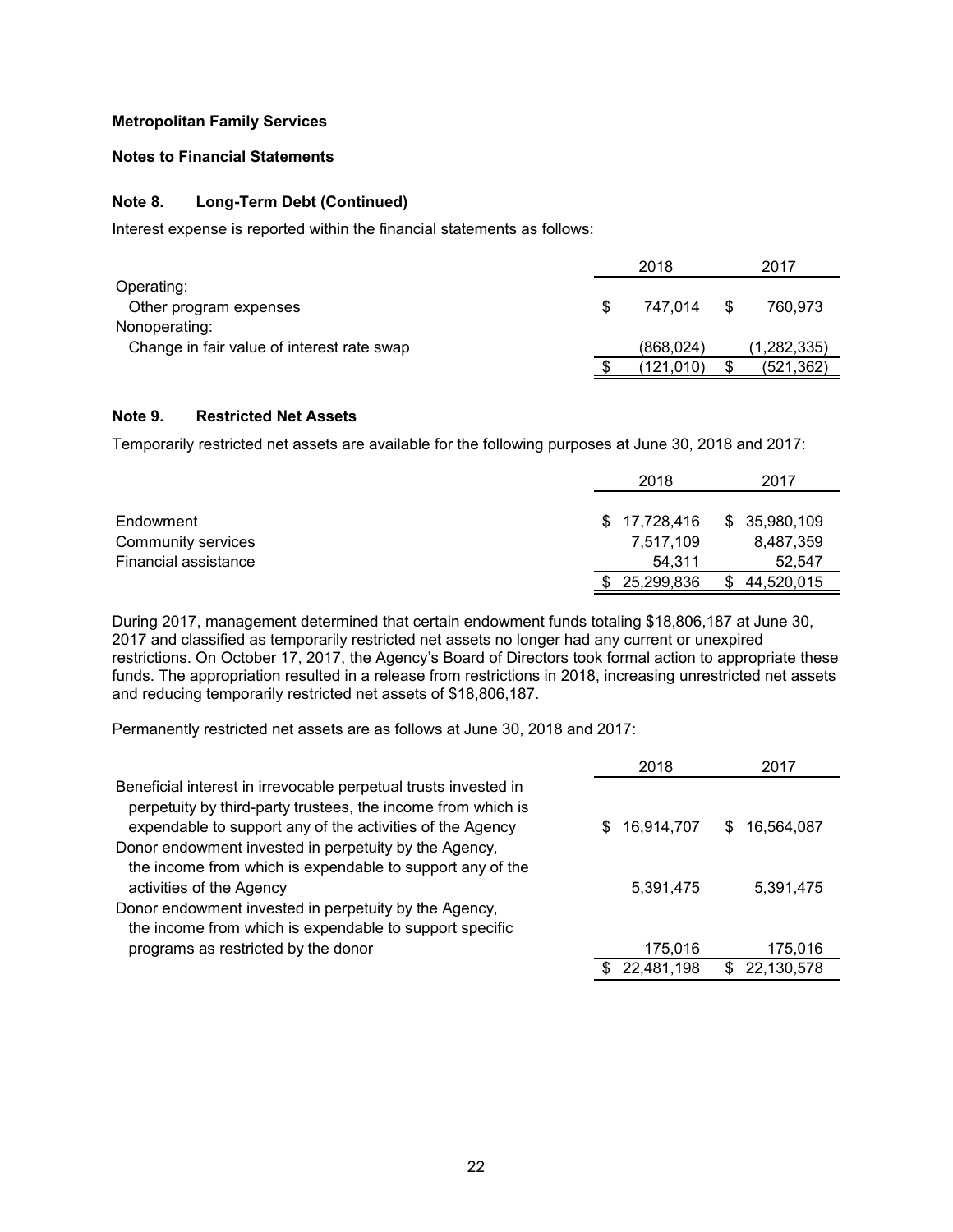#### **Notes to Financial Statements**

#### **Note 10. Endowment Funds**

The Agency's endowment includes donor-restricted endowment funds. As required by accounting principles generally accepted in the United States of America, net assets associated with endowment funds are classified and reported based on the existence or absence of donor-imposed restrictions.

#### *Interpretation of Relevant Law*

The Board of Directors has interpreted the Illinois Uniform Prudent Management of Institutional Funds Act (UPMIFA) as requiring the preservation of the fair value of the original gift as of the gift date of the donorrestricted endowment funds absent explicit donor stipulations to the contrary. As a result of this interpretation, the Agency classified as permanently restricted net assets (a) the original value of gifts donated to the permanent endowment, (b) the original value of subsequent gifts to the permanent endowment, and (c) accumulations to the permanent endowment made in accordance with the direction of the applicable donor gift instrument at the time the accumulation is added to the fund. The remaining portion of the donor-restricted endowment fund that is not classified in permanently restricted net assets is classified as temporarily restricted net assets until those amounts are appropriated for expenditure by the Agency in a manner consistent with the standard of prudence prescribed by UPMIFA. In accordance with UPMIFA, the Agency considers the following factors in making a determination to appropriate or accumulate earnings on donor-restricted endowment funds:

- 1) The duration and preservation of the fund;
- 2) The purpose of the Agency and the donor-restricted endowment fund;
- 3) General economic conditions;
- 4) The possible effect of inflation and deflation;
- 5) The expected total return from income and the appreciation of investments;
- 6) Other resources of the Agency; and
- 7) The investment policies of the Agency.

The Agency's endowment net asset composition by type of fund is as follows for the years ended June 30, 2018 and 2017:

|                                                  | 2018                      | 2017                       |
|--------------------------------------------------|---------------------------|----------------------------|
| Temporarily restricted<br>Permanently restricted | \$17,728,416<br>5,566,491 | \$ 35,980,109<br>5,566,491 |
|                                                  | 23,294,907                | 41,546,600                 |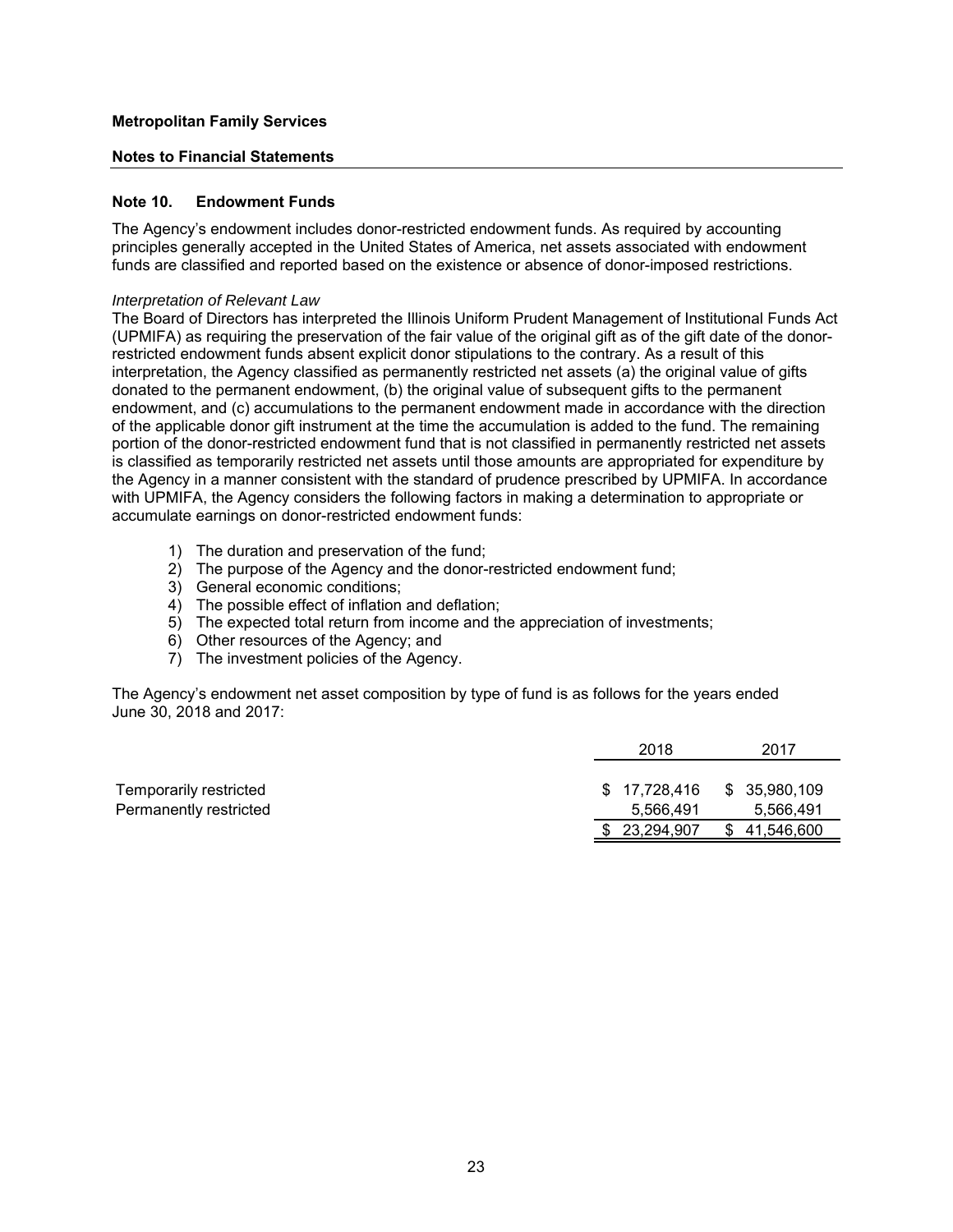#### **Notes to Financial Statements**

# **Note 10. Endowment Funds (Continued)**

The changes in endowment net assets for the Agency were as follows for the years ended June 30, 2018 and 2017:

|                                   | 2018            |    |             |                  |  |  |
|-----------------------------------|-----------------|----|-------------|------------------|--|--|
|                                   | Temporarily     |    | Permanently |                  |  |  |
|                                   | Restricted      |    | Restricted  | Total            |  |  |
|                                   |                 |    |             |                  |  |  |
| Endowment net assets,             |                 |    |             |                  |  |  |
| beginning of year                 | 35,980,109<br>S | \$ | 5,566,491   | 41,546,600<br>\$ |  |  |
|                                   |                 |    |             |                  |  |  |
| Investment return:                |                 |    |             |                  |  |  |
| Dividends and interest income     | 551,901         |    |             | 551,901          |  |  |
| Investment expense                | (167, 516)      |    |             | (167, 516)       |  |  |
| Net realized and unrealized gains | 823,433         |    |             | 823,433          |  |  |
|                                   | 1,207,818       |    |             | 1,207,818        |  |  |
| Appropriation of endowment        |                 |    |             |                  |  |  |
| assets:                           |                 |    |             |                  |  |  |
| Release from restrictions         | (18,806,187)    |    |             | (18,806,187)     |  |  |
| Payout for operations             | (653,324)       |    |             | (653,324)        |  |  |
| Undesignated investment return    | (18, 251, 693)  |    |             | (18, 251, 693)   |  |  |
|                                   |                 |    |             |                  |  |  |
| Endowment net assets, end of year | 17,728,416      | S  | 5,566,491   | 23,294,907<br>S  |  |  |

During 2017, management determined that certain investments totaling \$18,806,187 that had previously been included in the Agency's endowment no longer had any current or expired restrictions. The Board took formal action in 2018 to appropriate these funds, which are reflected above as release from restrictions.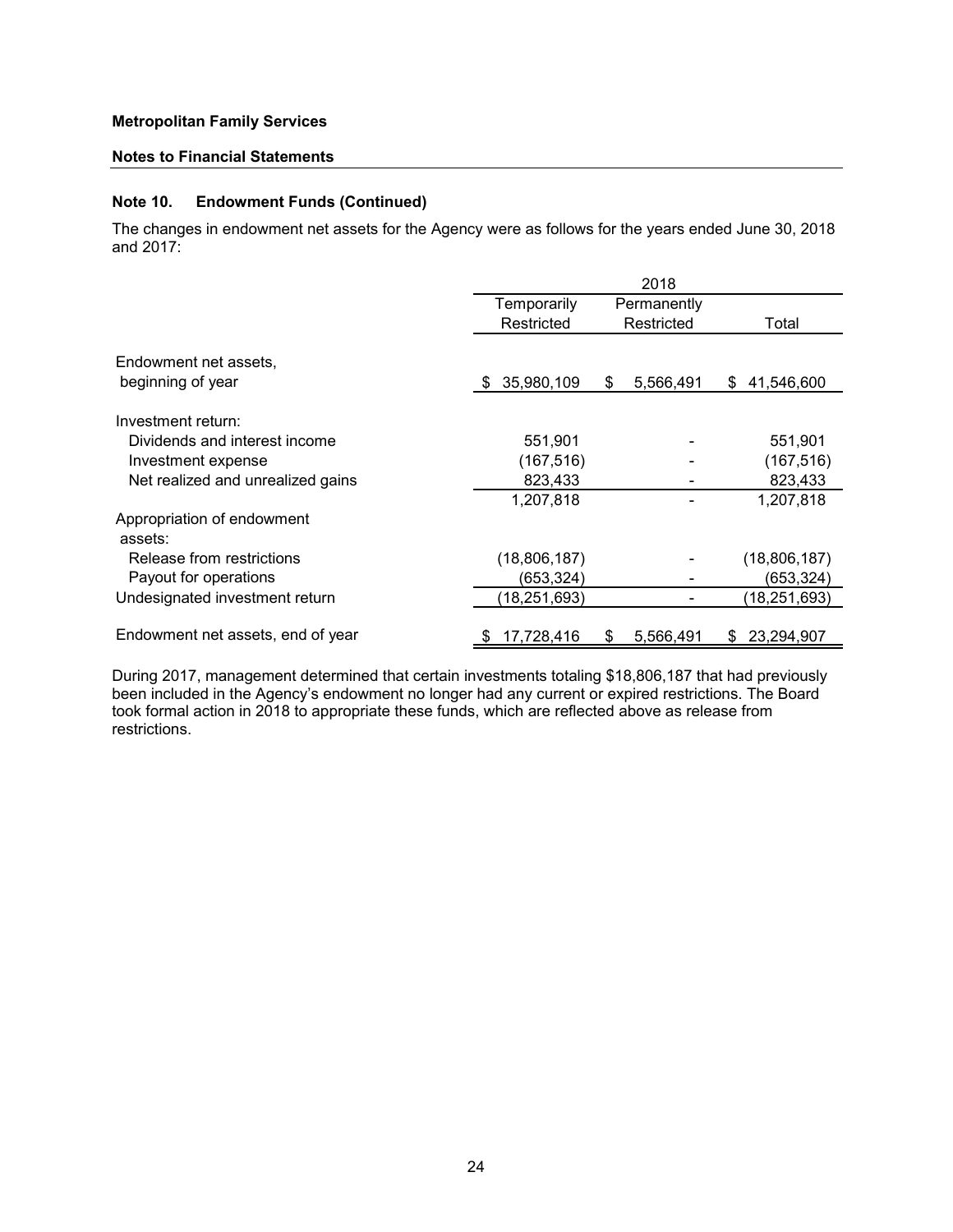#### **Notes to Financial Statements**

# **Note 10. Endowment Funds (Continued)**

|                                            | 2017              |                 |                  |  |  |  |
|--------------------------------------------|-------------------|-----------------|------------------|--|--|--|
|                                            | Temporarily       | Permanently     |                  |  |  |  |
|                                            | Restricted        | Restricted      | Total            |  |  |  |
| Endowment net assets,<br>beginning of year | 32,408,576<br>-SS | 5,566,491<br>\$ | 37,975,067<br>\$ |  |  |  |
|                                            |                   |                 |                  |  |  |  |
| Investment return:                         |                   |                 |                  |  |  |  |
| Dividends and interest income              | 727,015           |                 | 727,015          |  |  |  |
| Investment expense                         | (298, 421)        |                 | (298, 421)       |  |  |  |
| Net realized and unrealized gains          | 4,460,445         |                 | 4,460,445        |  |  |  |
|                                            | 4,889,039         |                 | 4,889,039        |  |  |  |
| Appropriation of endowment<br>assets:      |                   |                 |                  |  |  |  |
| Payout for operations                      | (1,317,506)       |                 | (1,317,506)      |  |  |  |
| Undesignated investment return             | 3,571,533         |                 | 3,571,533        |  |  |  |
| Endowment net assets, end of year          | 35,980,109        | 5,566,491<br>S  | 41,546,600<br>S. |  |  |  |

The Agency's beneficial interest in irrevocable perpetual trusts is externally managed and is therefore not included in the endowment tables above.

#### Funds with Deficiencies

From time to time, the fair value of assets associated with individual donor-restricted endowment funds may fall below the level that the donor or Illinois UPMIFA requires the Agency to retain as a fund of perpetual duration. There were no such deficiencies as of June 30, 2018 and 2017.

The Agency has adopted investment and spending policies for endowment assets as follows:

#### *Investment Policy*

The Agency's endowment fund investments and other unrestricted investments continue to be professionally managed in a single investment pool under the oversight of the Agency's Board of Directors and Investment Committee.

The Agency's investment policy is to achieve the highest rate of return possible within an acceptable range of risk and volatility. Based on that objective, the current assumptions are that long-term returns net of expenses will average 7 percent and long-term inflation will average 3 percent.

The Agency's Investment Committee has the responsibility to establish the policies that guide the specific investments of the endowment assets. The policies describe the degree of investment risk and diversification that the committee deems appropriate.

The committee, in consultation with its investment consultant, monitors the performance of investment managers and adds, replaces, or eliminates managers as needed.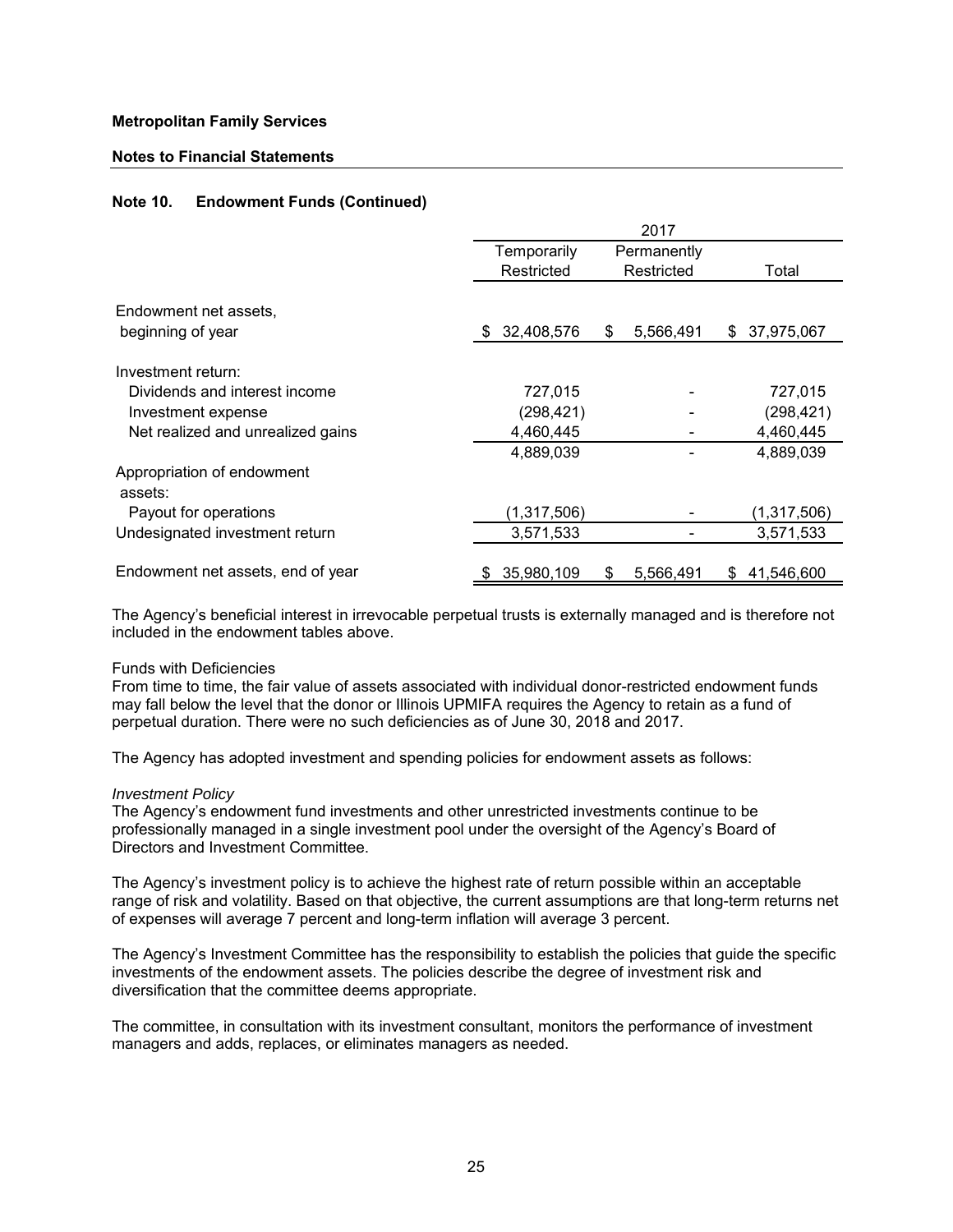#### **Notes to Financial Statements**

### **Note 10. Endowment Funds (Continued)**

#### *Spending Policy*

Endowment spending is set annually by the Agency's Board of Directors after considering the funding needs of current Agency operations and the desire to preserve the long-term purchasing power of the Endowment. Distributions are authorized by the Board based on recommendations of the Investment Committee and Finance Committee. In 2018, payout for operations as reflected on the statement of activities of \$1,333,314 consists of amounts appropriated from the endowment of \$653,324 and amounts funded by other unrestricted investments of \$679,990.

### **Note 11. Pension Plan**

The Agency operates a trusted, noncontributory, defined-benefit pension plan (Plan). On December 31, 2012, the Agency implemented a full plan freeze for all employees.

The Projected Benefit Obligation is the actuarial present value of benefits under the plan formula, based on employee service to date and expected future compensation levels.

A summary of the changes in the projected benefit obligation and plan assets and the resulting funded status of the defined-benefit pension plan are as follows at June 30, 2018 and 2017:

|                                                       | 2018             | 2017                |
|-------------------------------------------------------|------------------|---------------------|
| Change in projected benefit obligation:               |                  |                     |
| Benefit obligation at beginning of year               | 27,268,310<br>\$ | 28,294,203<br>\$.   |
| Interest cost                                         | 962,827          | 911,184             |
| Actuarial gains                                       | (1,012,860)      | (938, 769)          |
| Benefits paid                                         | (1,069,750)      | (998, 308)          |
| Projected benefit obligation at year-end              | 26,148,527       | \$<br>27,268,310    |
|                                                       |                  |                     |
| Accumulated benefit obligation                        | 26,148,527       | \$27,268,310        |
|                                                       |                  |                     |
| Change in plan assets:                                |                  |                     |
| Fair value of plan assets at beginning of year        | 20,164,423<br>\$ | 19,161,679<br>\$.   |
| Actual return on plan assets                          | 1,107,195        | 2,001,052           |
| Contributions                                         | 205,524          |                     |
| Benefits paid                                         | (1,069,750)      | (998, 308)          |
| Fair value of plan assets at year-end                 | 20,407,392       | 20, 164, 423<br>\$  |
|                                                       |                  |                     |
| Fair value of plan assets                             | 20,407,392<br>\$ | 20,164,423<br>\$    |
| Benefit obligations                                   | 26,148,527       | 27,268,310          |
| Funded status (plan assets less benefit obligations)  | (5,741,135)      | (7, 103, 887)<br>\$ |
|                                                       |                  |                     |
| Amounts recognized on statement of financial position |                  |                     |
| as accrued pension expense liability                  | 5,741,135        | 7,103,887<br>\$.    |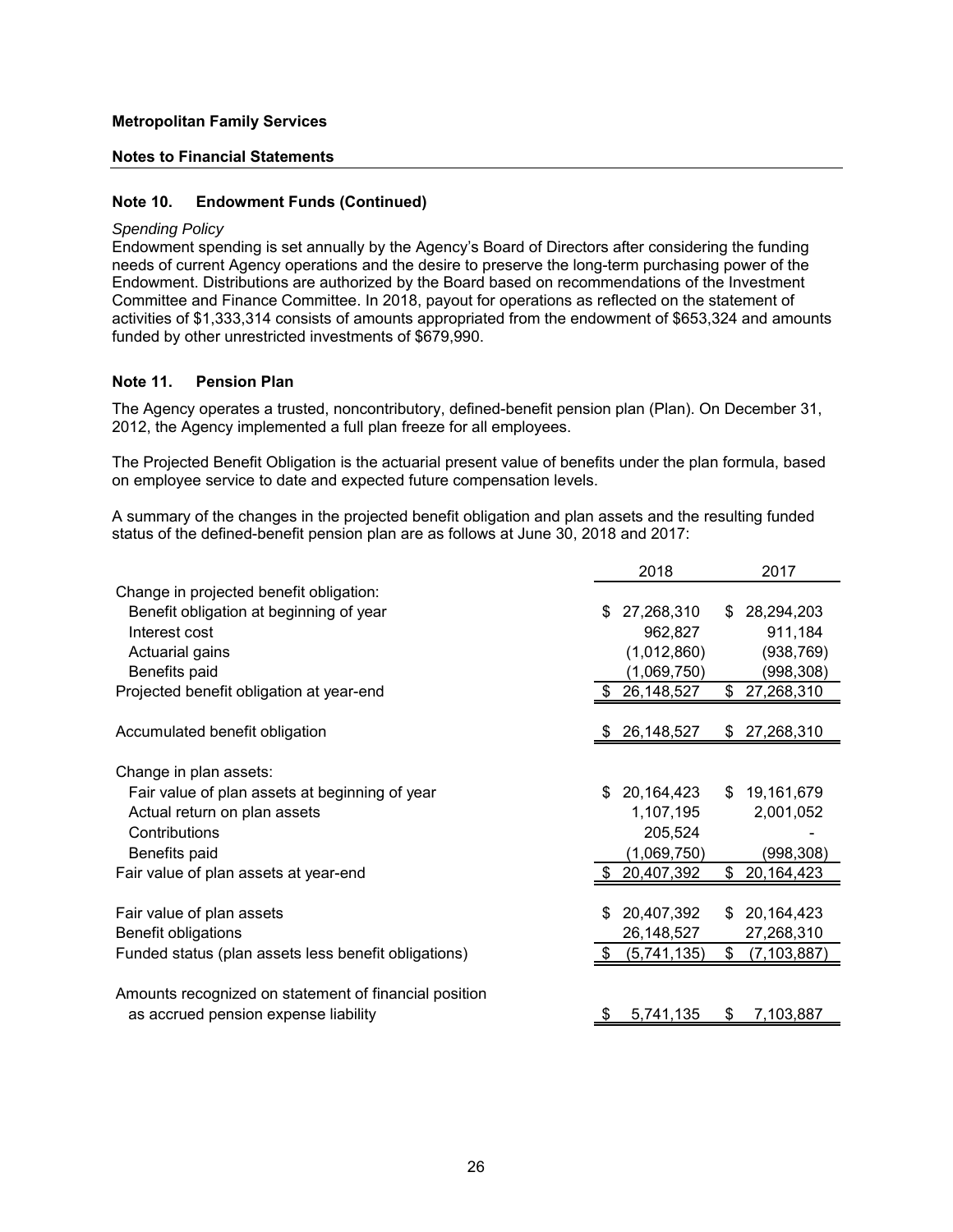#### **Notes to Financial Statements**

#### **Note 11. Pension Plan (Continued)**

The Accumulated Benefit Obligation is the actuarial present value of benefits earned to date, based on current and past compensation levels.

|                                                                                         | 2018            |    | 2017        |
|-----------------------------------------------------------------------------------------|-----------------|----|-------------|
| Cumulative amounts recognized in changes from<br>nonoperating activities:               |                 |    |             |
| Beginning cumulative amount                                                             | \$<br>7,252,196 | S  | 9,186,462   |
| Current year amount recognized in revenue                                               | (980,173)       |    | (1,934,266) |
|                                                                                         | 6,272,023       | \$ | 7,252,196   |
|                                                                                         |                 |    |             |
| Components of cumulative amounts recognized in changes<br>from nonoperating activities: |                 |    |             |
| Unrecognized actuarial loss                                                             | 6,272,023       | S  | 7,252,196   |
|                                                                                         |                 |    |             |
| Components of net periodic benefit cost:                                                |                 |    |             |
| Interest cost                                                                           | \$<br>962,827   | \$ | 911,184     |
| Expected return on plan assets                                                          | (1, 291, 486)   |    | (1,210,489) |
| Net amortization and deferrals                                                          | 151,604         |    | 204,934     |
|                                                                                         | (177,055)       | S  | (94,371)    |

The net periodic benefit cost is presented on the statements of functional expenses as follows:

|                                                                                                              | 2018                  |      | 2017                        |
|--------------------------------------------------------------------------------------------------------------|-----------------------|------|-----------------------------|
| Net periodic benefit cost in excess of contributions<br>Contributions included in payroll taxes and benefits | (382, 577)<br>205.522 | - SS | (94, 371)<br>$\blacksquare$ |
|                                                                                                              | (177.055)             |      | (94,371                     |

The net pension cost was calculated using the January 1, 2017, census data, asset information as of June 30, 2017, and a measurement date of June 30, 2018.

Estimated service cost that will be amortized into periodic benefit cost in the next fiscal year at both June 30, 2018 and 2017 is \$0 and \$0, respectively.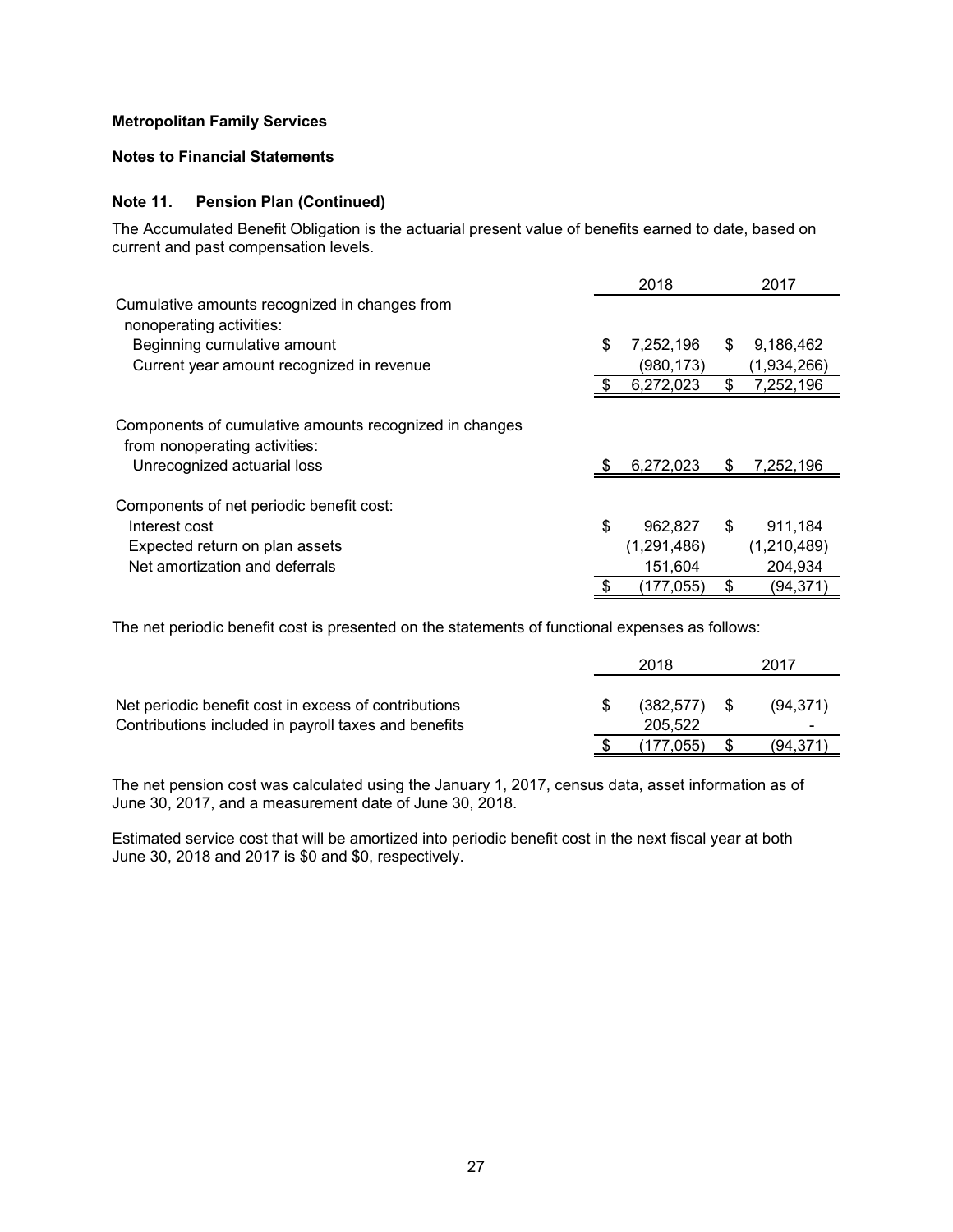#### **Notes to Financial Statements**

#### **Note 11. Pension Plan (Continued)**

#### **Assumptions**

Pension costs are determined based on actuarial valuations that reflect appropriate assumptions as of the measurement date, ordinarily the beginning of each year. The funded status of the plans is determined using appropriate assumptions as of each year-end. A summary of the major assumptions follows:

|                           | 2018  | 2017  |
|---------------------------|-------|-------|
| Funded status:            |       |       |
| Discount rate             | 4.04% | 3.66% |
| Future salary increases   | N/A   | N/A   |
| Pension cost:             |       |       |
| Discount rate             | 3.66% | 3.35% |
| Return on assets in plans | 6.70% | 6.70% |
| Future salary increases   | N/A   | N/A   |

#### **Plan Assets**

The Agency invests the defined benefit plan assets in a professionally managed portfolio of equity and debt securities. The Agency's target asset allocation is approximately 30 percent fixed income and 70 percent equity securities. Each year this asset allocation strategy is reviewed to determine the percentage of the fund that is allocated to equity and debt securities. The expected rate of return is based on both historical returns as well as the outlook for future returns given the current economic conditions.

The fair values of the Agency's pension plan assets at June 30, 2018 and 2017 by asset category are as follows:

|                                  | 2018           | Fair Value Measurement Using |         |         |
|----------------------------------|----------------|------------------------------|---------|---------|
|                                  | Total          | Level 1                      | Level 2 | Level 3 |
| Assets:                          |                |                              |         |         |
| Equity securities:               |                |                              |         |         |
| U.S. equities                    | 9,648,199<br>S | 9,648,199<br>\$.             | \$      | \$      |
| Non-U.S. equities                | 3,849,511      | 3,849,511                    |         |         |
| Fixed income securities:         |                |                              |         |         |
| U.S. fixed income securities     | 5,990,841      | 5,990,841                    |         |         |
| Non-U.S. fixed income securities | 667,564        | 667,564                      |         |         |
|                                  | 20,156,115     | \$20,156,115                 | \$<br>۰ | \$      |
| Cash and other                   | 251,277        |                              |         |         |
|                                  | \$20,407,392   |                              |         |         |
|                                  |                |                              |         |         |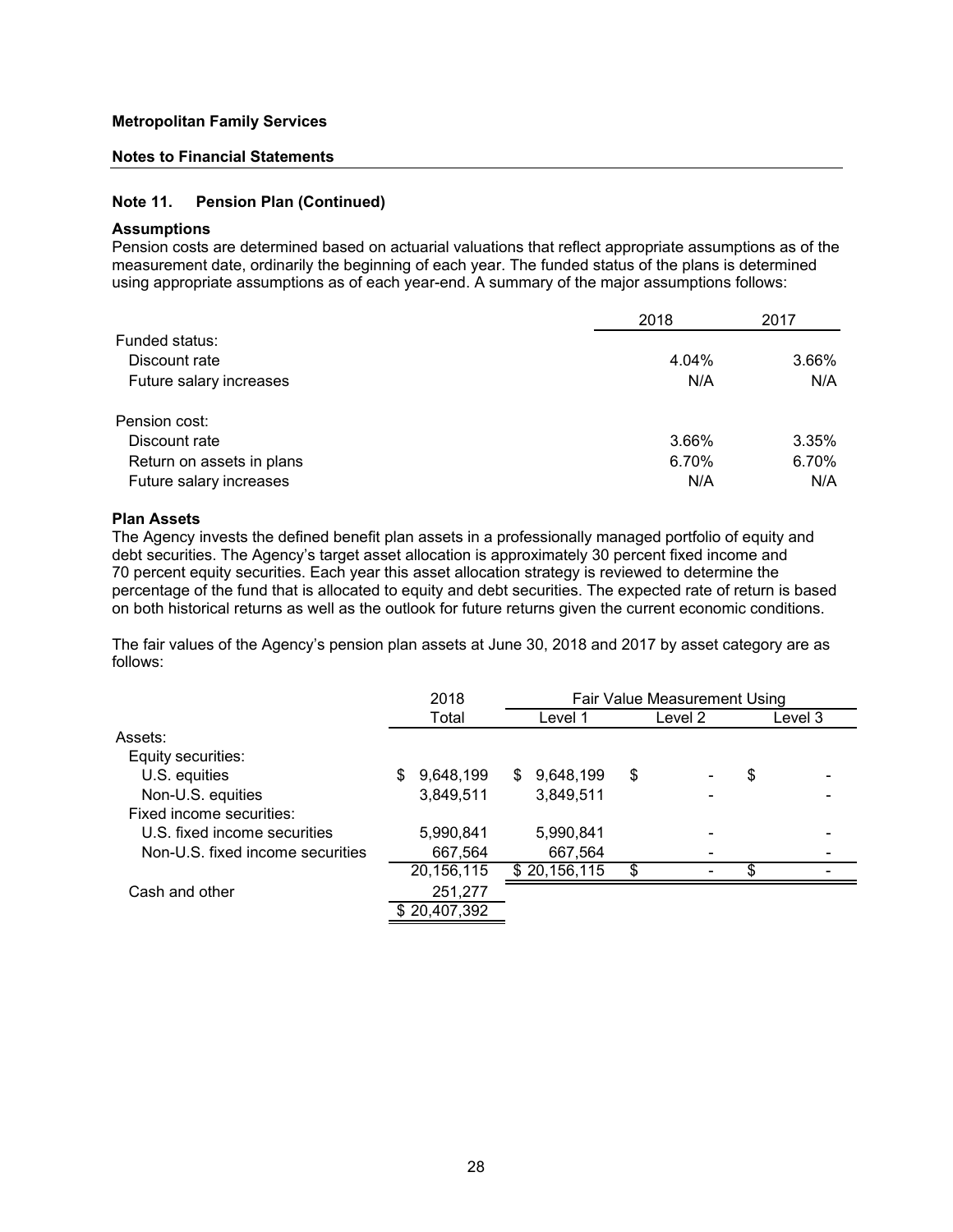### **Notes to Financial Statements**

# **Note 11. Pension Plan (Continued)**

|                                  | 2017           | Fair Value Measurement Using |         |         |
|----------------------------------|----------------|------------------------------|---------|---------|
|                                  | Total          | Level 1                      | Level 2 | Level 3 |
| Assets:                          |                |                              |         |         |
| Equity securities:               |                |                              |         |         |
| U.S. equities                    | 9,626,204<br>S | 9,626,204<br>\$              | \$      | \$      |
| Non-U.S. equities                | 3,018,532      | 3,018,532                    |         |         |
| Global equities                  | 672,083        | 672,083                      |         |         |
| Fixed income securities:         |                |                              |         |         |
| U.S. fixed income securities     | 5,998,199      | 5,998,199                    |         |         |
| Non-U.S. fixed income securities | 763,641        | 763,641                      |         |         |
|                                  | 20,078,659     | \$20,078,659                 | \$      | \$      |
| Cash and other                   | 85,764         |                              |         |         |
|                                  | 20,164,423     |                              |         |         |

The asset allocation for the Agency's pension plan by asset category is as follows:

|                   | 2018 | 2017          |
|-------------------|------|---------------|
| Equity securities | 67   | 66 %<br>%     |
| Debt securities   | 33   | 34            |
|                   | 100  | %<br>%<br>100 |

**Contributions** 

The Agency expects to contribute approximately \$840,000 to the pension plan during the year ending June 30, 2019.

Estimated Future Benefit Payments Estimated future benefit payments are as follows:

| 1,960,015 |
|-----------|
| 1,459,535 |
| 1,662,930 |
| 1,531,426 |
| 1,585,125 |
| 7,692,791 |
|           |